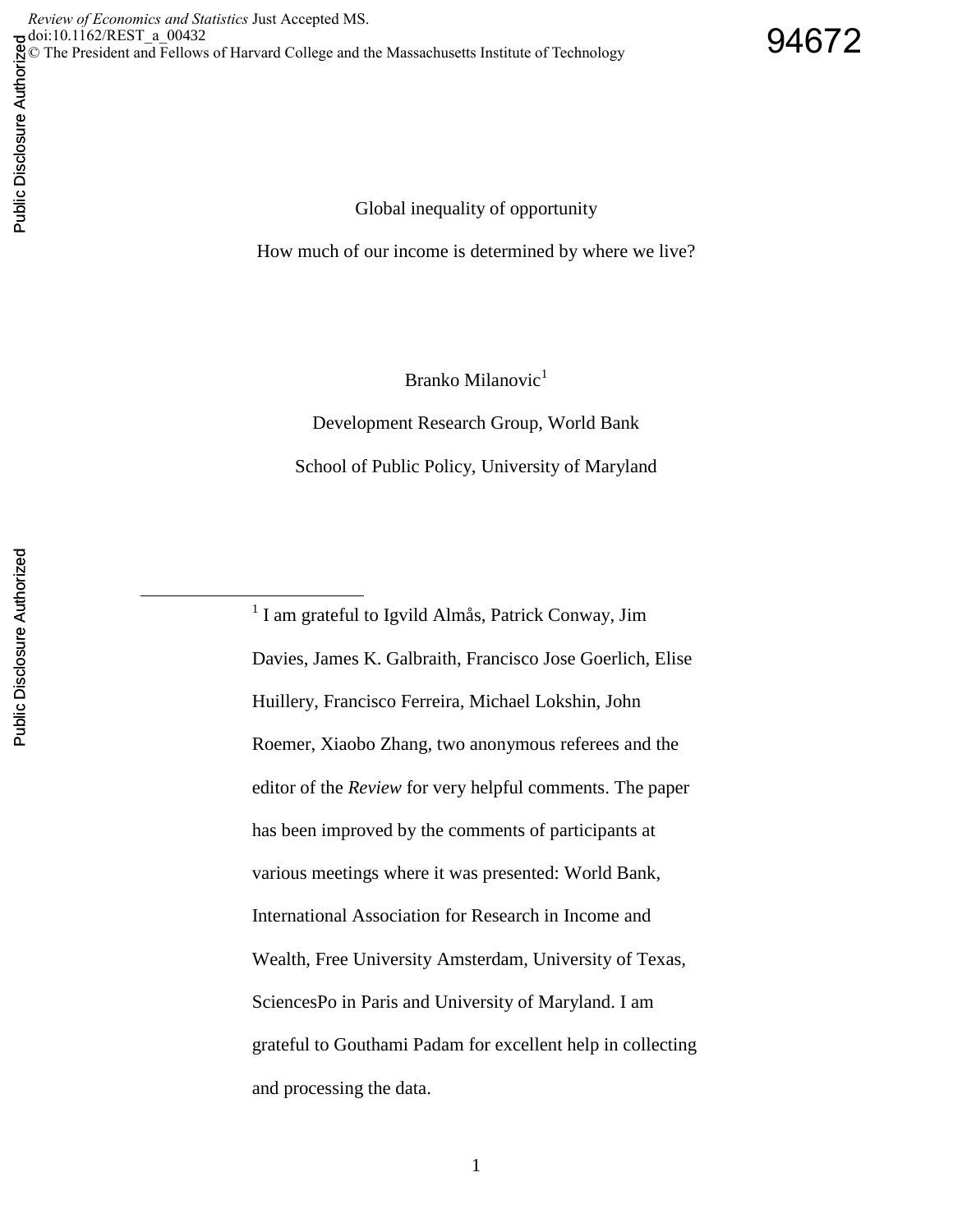### ABSTRACT

Suppose that all people in the world are allocated only two characteristics over which they have (almost) no control: country of residence and income distribution within that country. Assume further that there is no migration. We show that more than one-half of variability in income of world population classified according to their household per capita in one-percent income groups (by country) is accounted for by these two characteristics. The role of effort or luck cannot play a large role in explaining global distribution of income.

JEL classification: D31; I3; 057 Key words: Global inequality, income distribution, global inequality of opportunity Number of words: about 6,350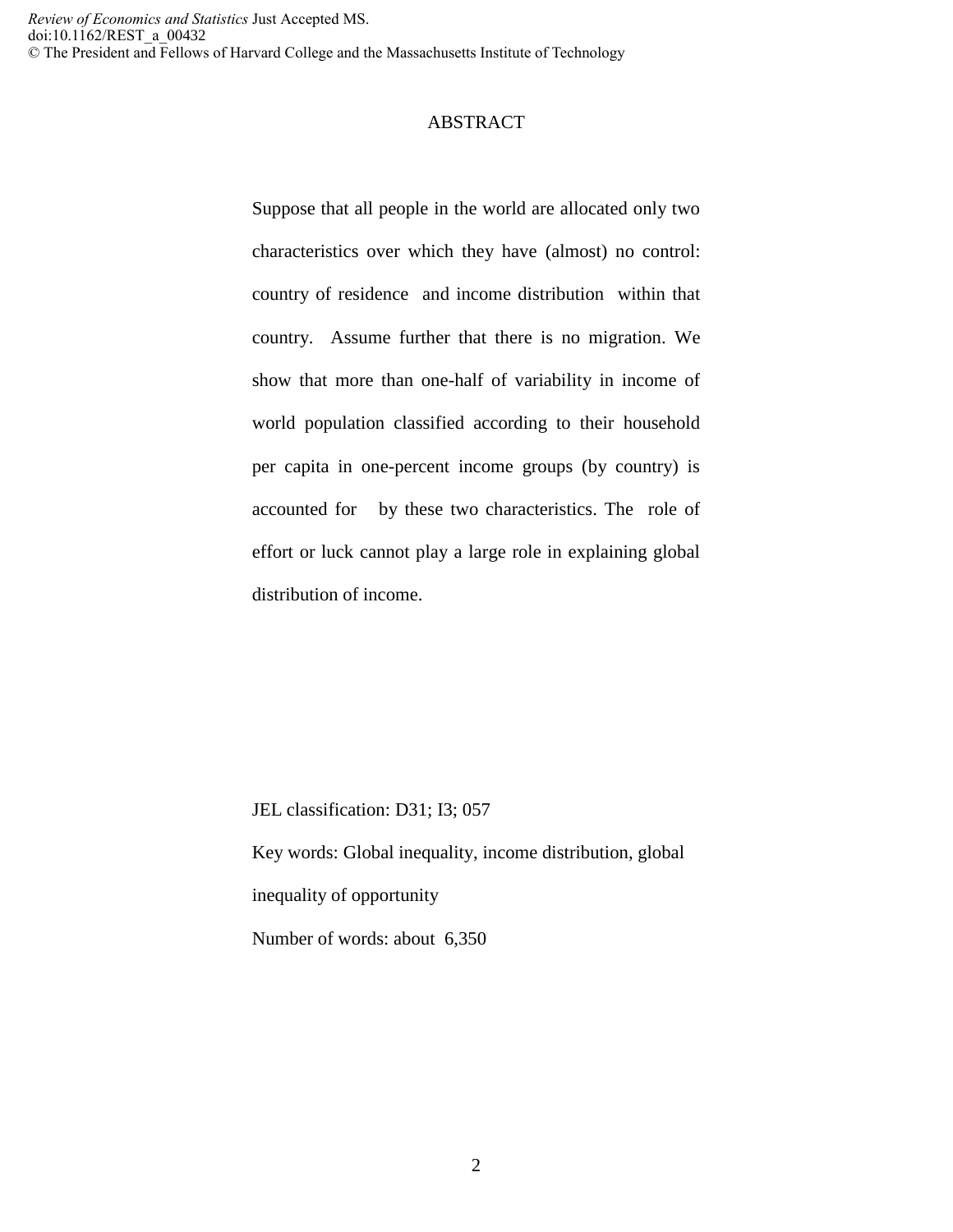### **1. Setting the stage**

In Rawls's *Law of Peoples* (1999) individuals from various countries meet to organize a contractual arrangement regulating their relations in a metaphor similar to the one for the citizens of the same nation from his *Theory of Justice*. They meet behind the veil of ignorance. Imagine now a Rawls-redux similar meeting of all individuals in the world where each is handed only one characteristic that will influence her economic fate: county of residence. We shall ask: how much of her income will be determined by this factor, unrelated to individual effort or desert? Is one's position in global income distribution largely decided by country where one lives?

Assignment to country is "fate", decided at birth, for approximately 97 percent of the people in the world: less than 3 percent of world population lives in countries where they were not born.<sup>2</sup> Moreover as the differences

 $\overline{a}$ 

 $2$  The stock of migrants around year 2000 is estimated at 165 million (see Ozden et al., 2011). The annual flow of people who move between countries (excluding tourism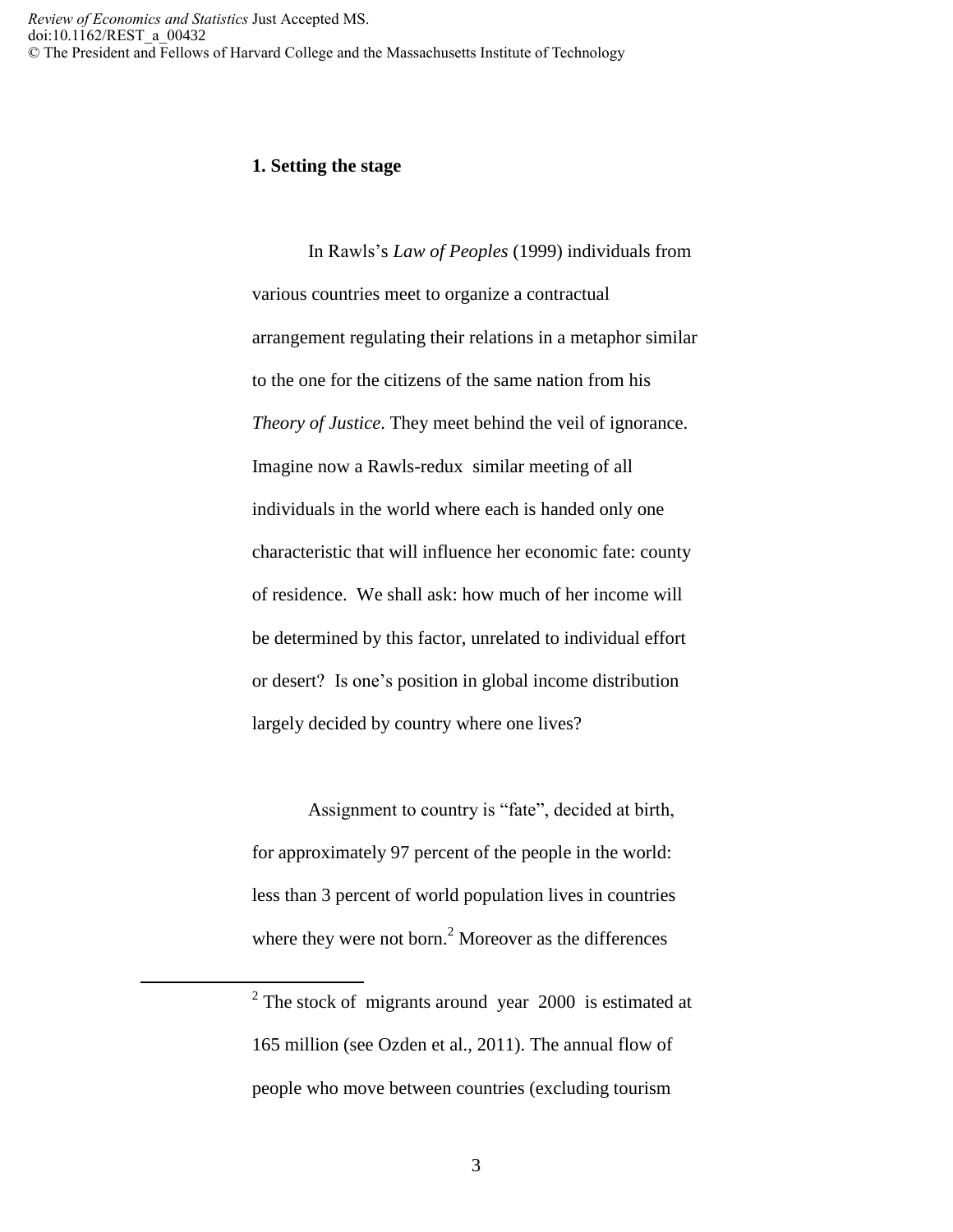$\overline{a}$ 

between mean country incomes are large—more than twothirds of global inequality between individuals is due to national income differences<sup>3</sup>--to what nation one gets "allocated" is indeed of significant import for own life

and very short visits) is estimated at 11 million which is about  $1/7<sup>th</sup>$  of 1 percent of world population (see Pritchett, 2006, p. 65).

 $3$  See Milanovic (2002, p.78 and 2005, p. 112), Sutcliffe (2004), Bourguignon and Morrisson (2002, p. 734), Berry and Serieux (2007, p. 84). This result is obtained using the standard (Pyatt) Gini decomposition, which is appropriate in this case because it calculates the between country component assuming that everybody in a given country has the mean income of that country. An alternative decomposition is proposed by Lehman and Yitzhaki (1991) and Frick et al. (2006). Its between component is always equal or smaller than Pyatt's (see Finck et al., 2006, p. 468). For the world however the differences are minimal. Using 2005 global data (see more on them below), the Pyatt between country component is 61.5 Gini points (out of total global Gini of 70), while the Lehman and Yitzhaki is 58 Gini points..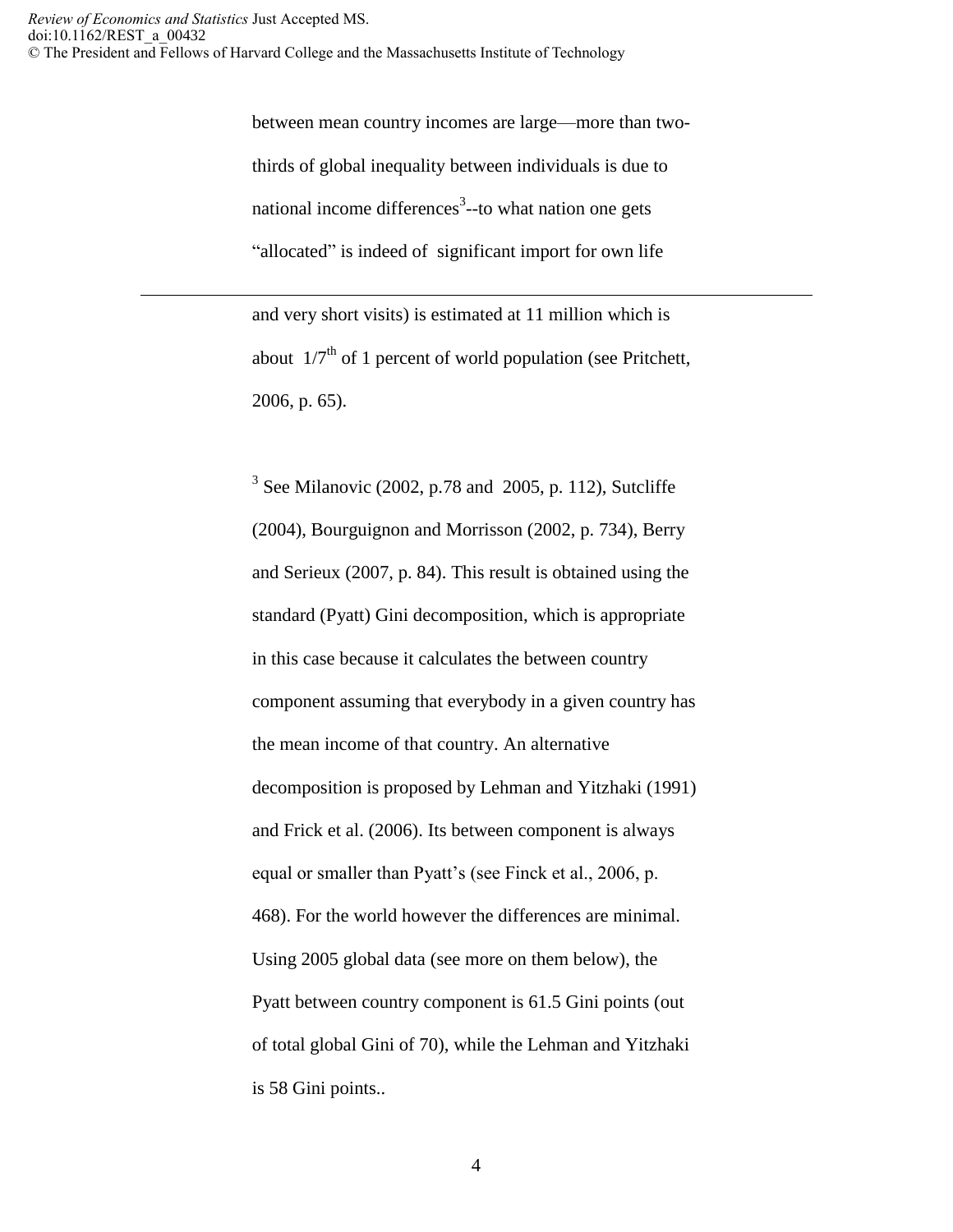chances. By being "allocated" to a country, a person receives at least two "public" goods—average income of the country and inequality of income distribution—that are unalterable by own effort. They will be referred to as "circumstances" (Roemer 1998). To be more precise and to account for the fact that not for everybody would citizenship at birth be the same as citizenship in the rest of her life, and moreover citizenship and residence may not coincide, we shall speak of "residence" rather than of "citizenship".

This issue can be set in the more explicitly Roemerian (1998) terms. Income (*y*) of *i*-th individual in *j*th country can be, in general as in (1), written as a function of country-specific circumstances α's, running from 1 to *m* (e.g., average income of the country or its level of inequality); own specific circumstances  $\gamma$ 's, running from 1 to *n* (like parental income, gender or race) whose effect also depends on country (hence subscripted by *j*); person's own effort  $E_{ij}$ , and a random shock which can also be called luck  $(u_{ii})$ :

$$
y_{ij} = f(\alpha_{j...}^1 \alpha_j^m; \gamma_{ij}^1 ... \gamma_{ij}^n; E_{ij}; u_{ij})
$$
 (1)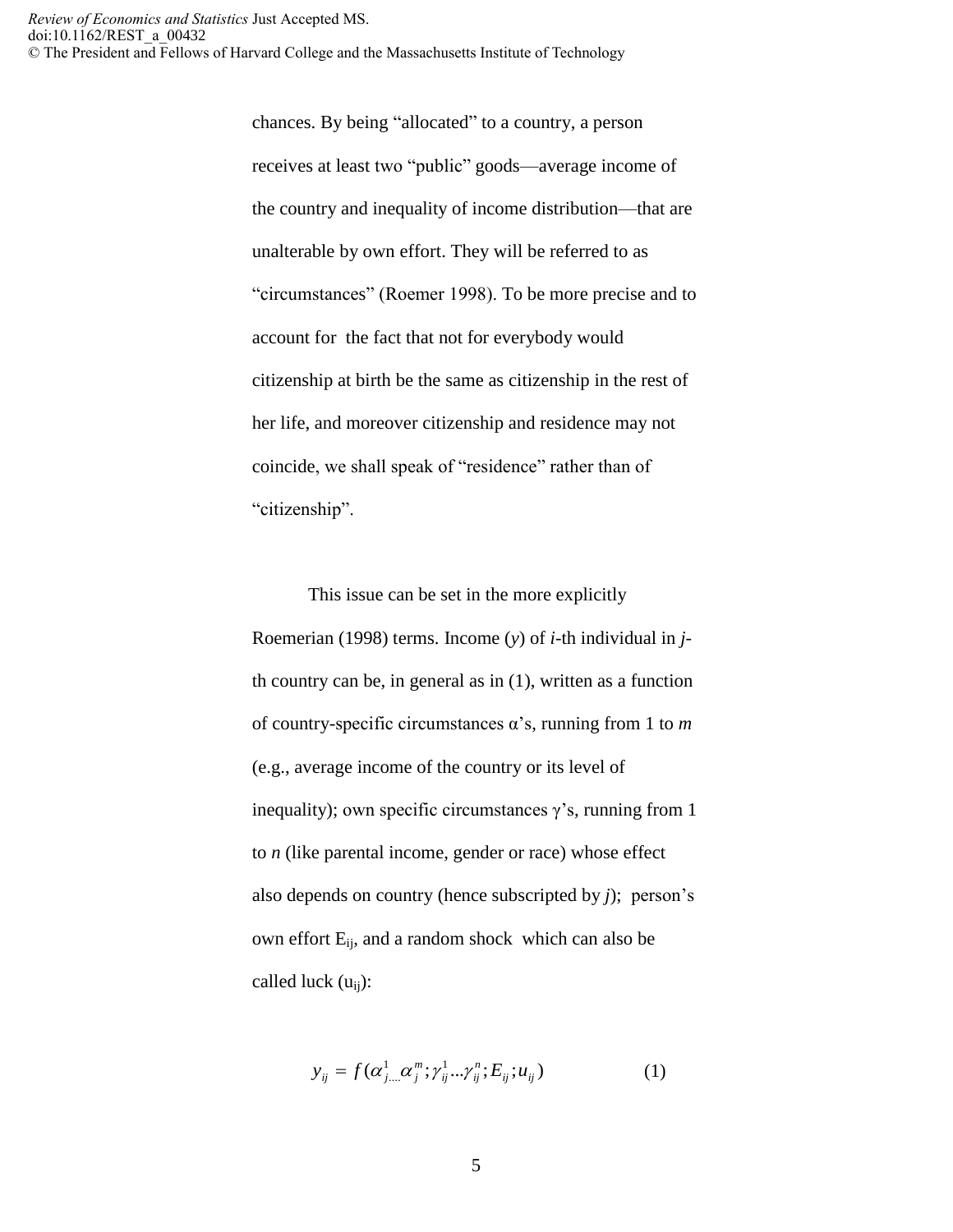$\overline{a}$ 

Focus on two circumstances:  $m_i$  = mean income of country *j* and  $G_i$  = Gini coefficient of country *j*. Our objective will be to find out how much of income can be explained by them. The formulation as written in (1) assumes that effort is independent of circumstances: in other words, that circumstances affect income only directly, and not indirectly through effort. We could also formulate (1) in such a way that effort appears as an argument in each individual circumstance,  $\gamma_{ii}(E_{ii})$ . However, as we shall show below, which way effort enters (1) does not matter for our estimation because in the regressions we shall have on the right-hand side only country-specific circumstances,  $\alpha_i$ 's, which are clearly exogenous.<sup>4</sup> We are thus agnostic as to how effort and individual circumstances interact.

 $4 \text{ According to Roemer (1998, Chapter 3), conditional on }$ circumstance, people at the same percentile of effort should be rewarded the same (or treated equally). Roemer distinguishes between the relative effort ("degree of effort") and the absolute effort ("level of effort"). The relative effort is the effort expended compared to what is expected with a given set of circumstances. Equality of opportunity requires that the outcomes be the same for each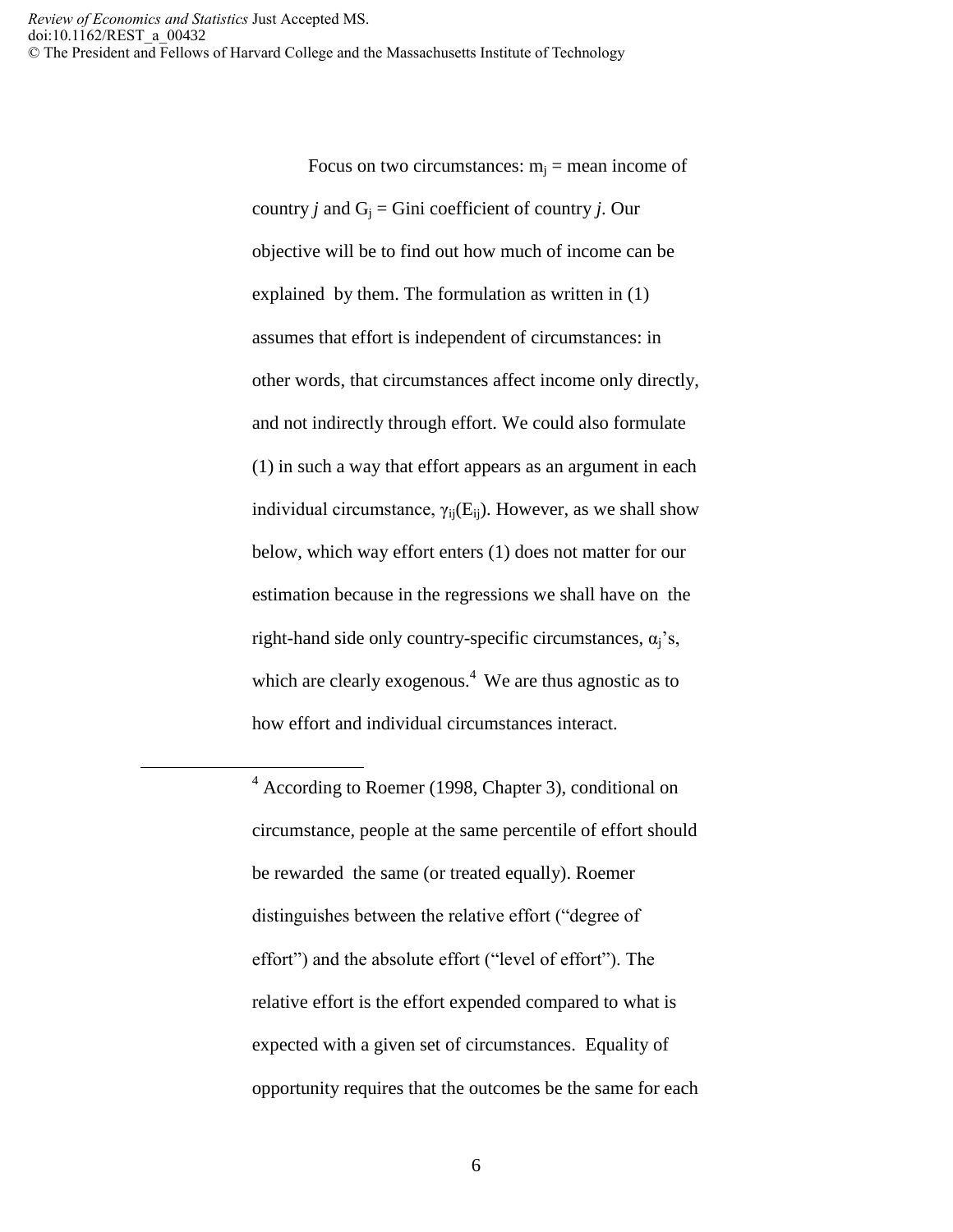$\overline{a}$ 

Why do we study this topic at all? We have to explain the importance of the topic in stark terms not only because the rationale for studying global, as opposed to national, inequality of opportunities is new, but because the topic itself is poorly understood. We study it because we want to find out whether globally effort pays off or not. The topic of inequality of opportunity is traditionally studied at national level, and recently both the sophistication of the analysis (Bourguignon et. al. 2005) and the coverage of the countries have expanded.<sup>5</sup> Suppose, in a given country, that one's income is entirely determined by her parents'

percentile of the distribution of effort (that is, for each relative effort) allowing thus the same absolute effort to be rewarded differently.

<sup>5</sup> This is partially due to data availability, but probably more importantly to the unstated view that equality of opportunity is something that ought to hold at the national level or for which only national governments can be held "responsible". But if we extend our consideration to the world as a whole, should not equality of opportunity apply to all individuals regardless of their nationality?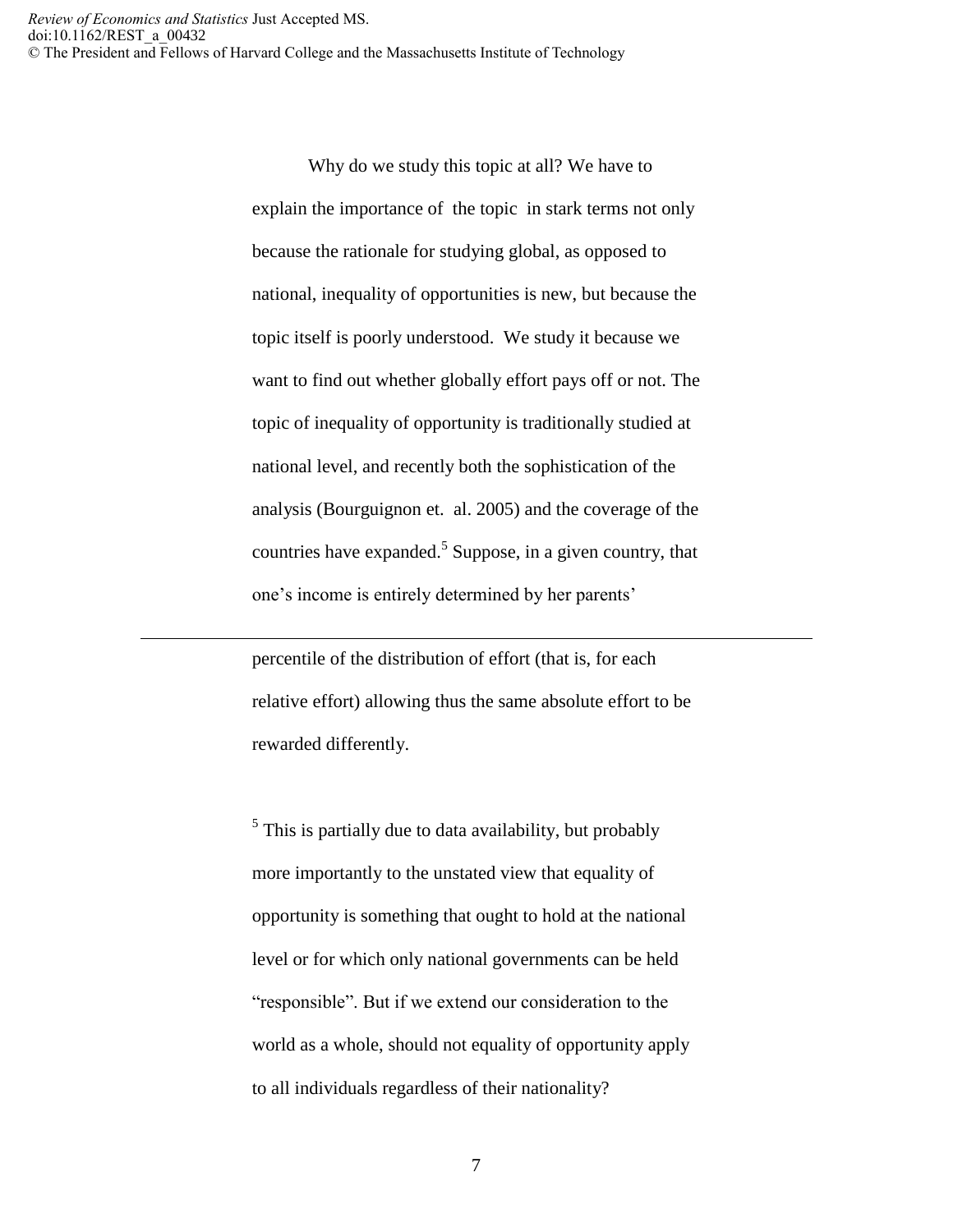> income. Not only would we deem this unjust but economically the rationale for working hard would be lacking.

But in a globalized world, the same question may be asked as well. Let's one's income depend entirely on her country of birth thus implying that inequality within each country is zero. If she is born in a poor country, she can neither, by her efforts, improve her lot domestically nor globally, because she cannot influence alone her country's growth rate. It thus makes no sense for her to expend effort which will lead to no improvement in income. The only venue that remains is migration. Posed in such extreme terms, it is easy to see why the question is important: not only because it raises ethical issues (is it fair that our incomes should be decided at birth?) but because it has clear economic implications: where should, rationally, efforts of people in poor countries be directed: to work or to migrate?

In Section 2, I describe the source of global income distribution data that help us address these questions empirically, and show some broad regularities about the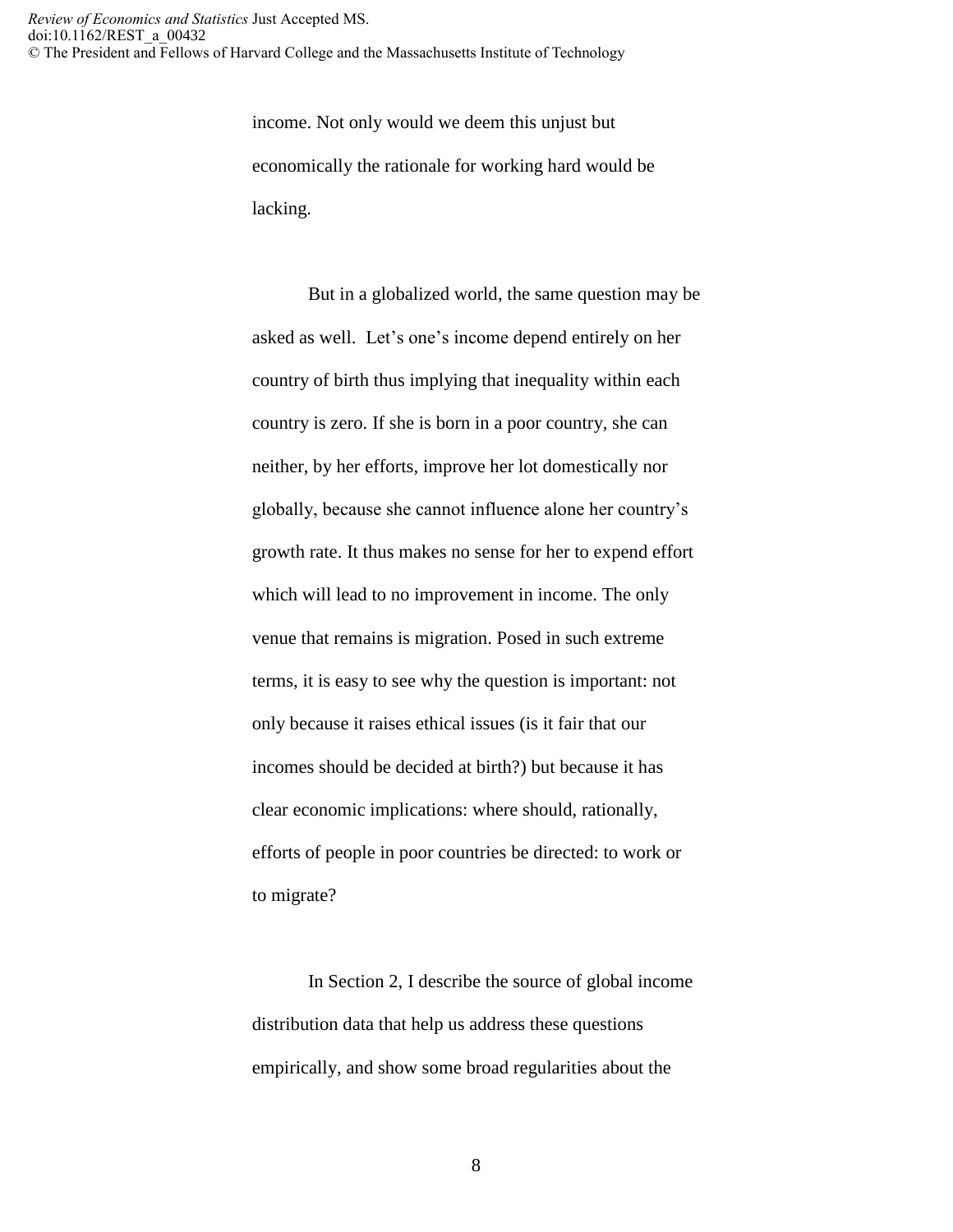way global income is distributed between countries and income classes. Sections 3 and 4 are the core parts of the paper: they present the analysis that attempts to answer the questions posed above. The last part gives the conclusions.

### **2. Data and definitions**

 $\overline{a}$ 

The data used in the paper come from World Income Distribution (WYD) database constructed to study the evolution of global inequality. The database is composed almost entirely of micro data from representative national household surveys from most of the countries in the world. For the year 2008, which is used here, the data come from 118 countries' household surveys representing 94 percent of world population and 96 percent of world dollar income.<sup>6</sup> (The list of countries, surveys and other

<sup>6</sup> We cannot express the share of the included countries in terms of \$PPP income because for most of the countries for which we lack surveys, we also lack PPP data (e.g., Afghanistan, Iraq, Sudan etc.) The dollar incomes however are typically available.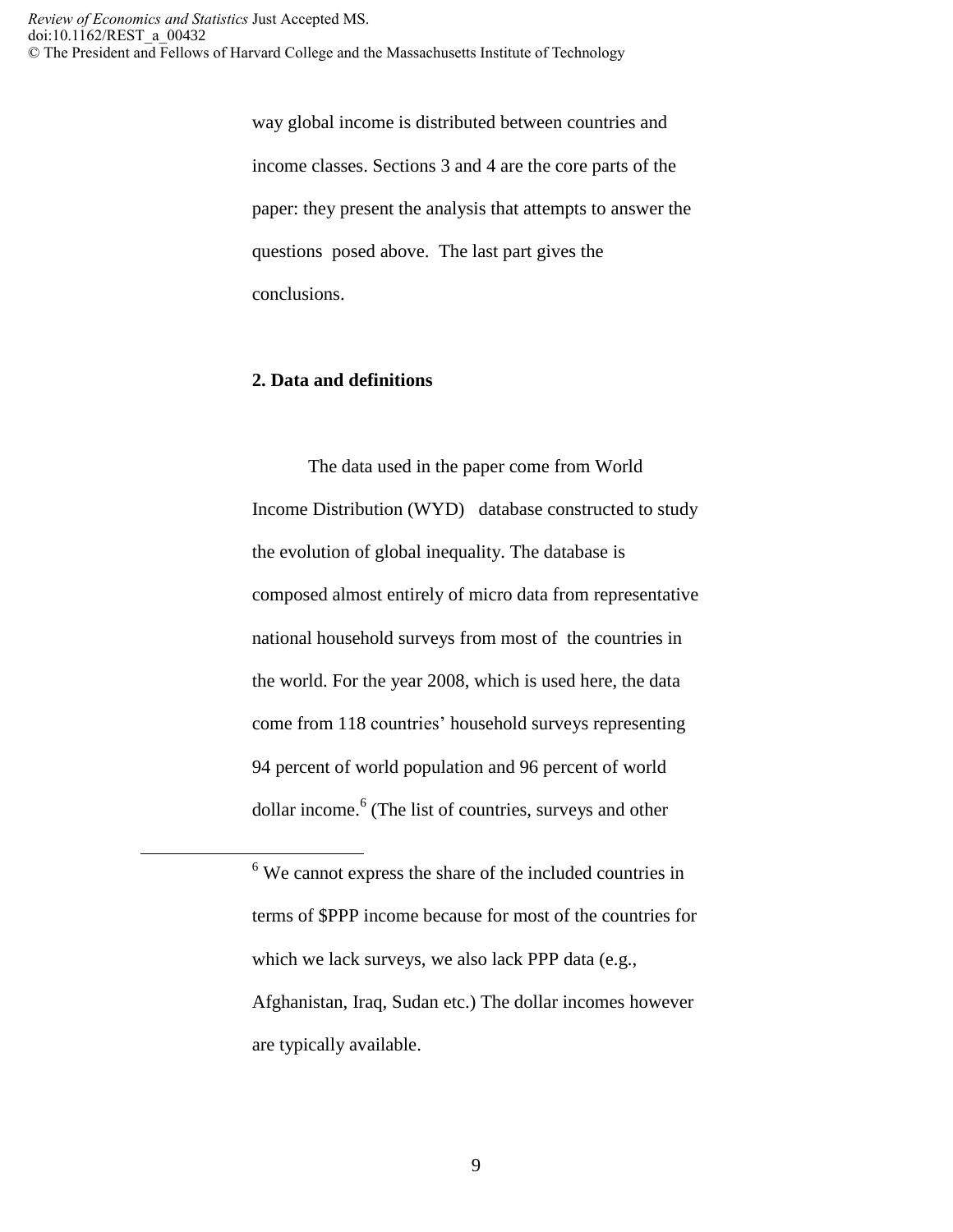$\overline{a}$ 

information about the database is available from the author

on request.) The geographical coverage is almost complete

for all parts of the world except Africa (see Table 1).<sup>7</sup>

 $7$  An earlier version of this paper used the same WYD database but with the benchmark year of 2005. The results are quasi identical to the ones reported in Sections 3 and 4 of this paper. We can thus argue that the results hold for at least two annual cross-sections of household surveys across the world.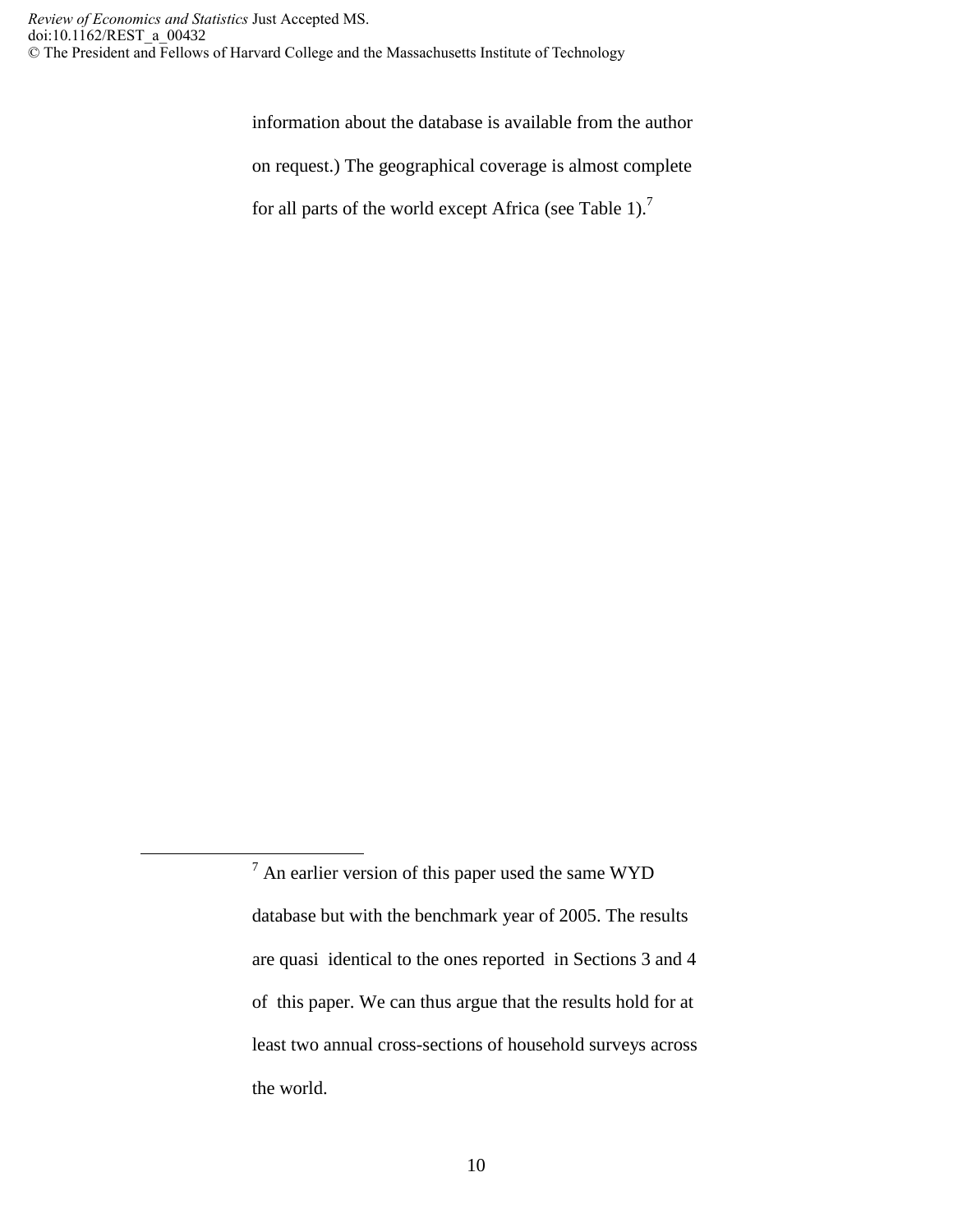|               | Africa | Asia | Latin   | E.Europe | <b>WENAO</b> | World |  |
|---------------|--------|------|---------|----------|--------------|-------|--|
|               |        |      | America | and CIS  |              |       |  |
| Population    | 78     | 98   | 97      | 92       | 97           | 94    |  |
| Dollar income | 71     | 93   | 98      | 98       |              | 96    |  |
| Number of     |        |      |         |          |              |       |  |
| countries     | 23     | 27   | 18      | 27       | 23           | 118   |  |

|  | Table 1. Population and income coverage of the surveys, year 2008 (in %) |
|--|--------------------------------------------------------------------------|
|  |                                                                          |

Source: World Income Distribution database. The data are available at

[http://econ.worldbank.org/projects/inequality.](http://econ.worldbank.org/projects/inequality) Note: WENAO is Western Europe, North America and Oceania (Australia and New Zealand). CIS = Commonwealth of Independent States. Eastern Europe includes formerly Communist countries.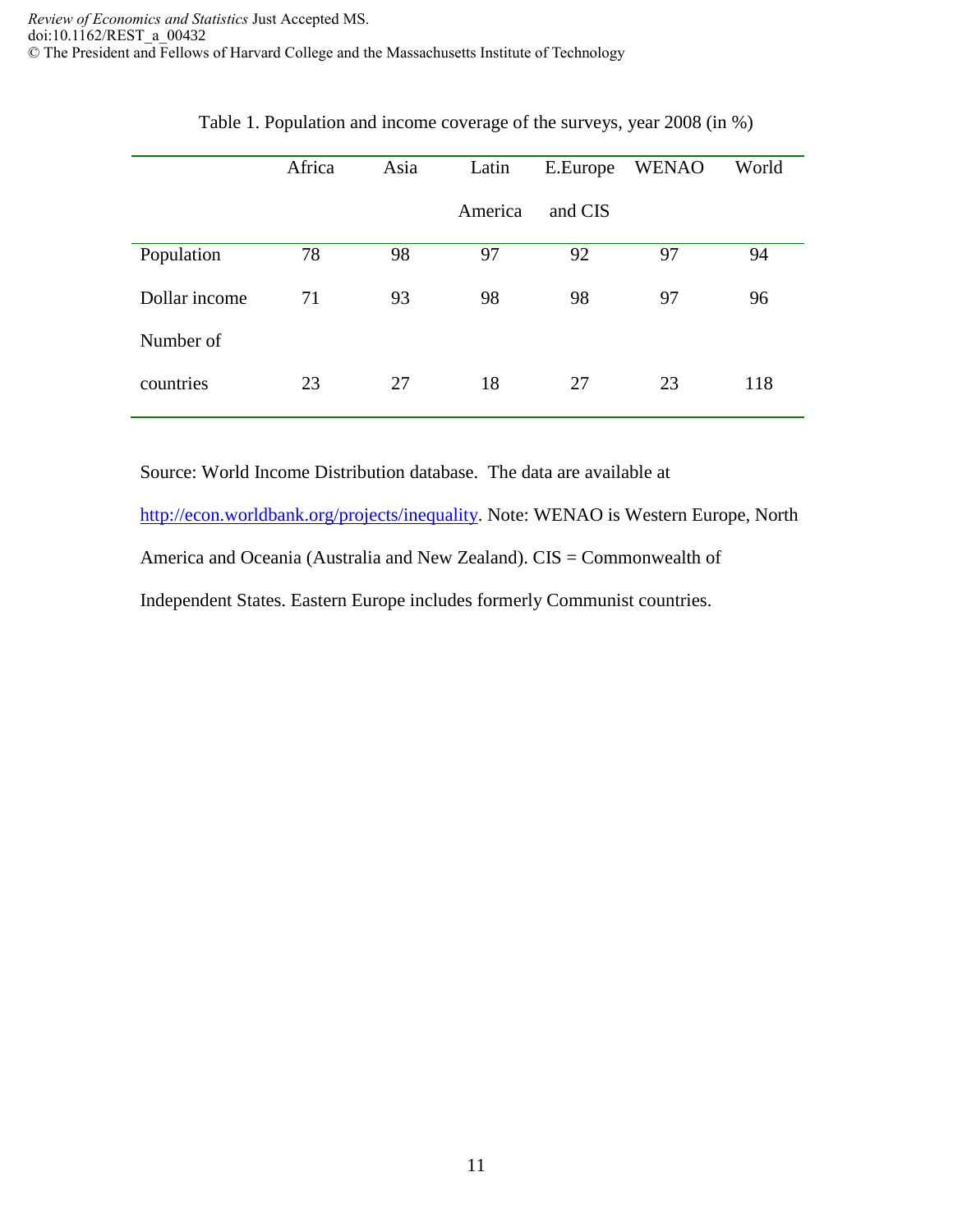> For all countries but one (Singapore) we have micro data which means that any type of distribution (by decile, ventile, percentile; by household or individual) could have been created. All individuals in a survey are ranked from the poorest to the richest according to their household per capita income (or expenditures, depending on what welfare aggregate is used in the survey). In order to provide precise income estimates while making the analysis manageable we combine individuals into corresponding income percentiles and use a relatively dense distribution of 100 data points (percentiles) per country The percentiles range from the poorest (percentile 1 or bottom percentile) to the richest (percentile 100 or top 1 percent).

> Since not all countries produce annual surveys, we had to use a "benchmark" year (2008 in this case), that is, try to get 2008 household surveys for as many countries as possible, but where there are no surveys conducted in 2008, to use a year close to 2008. In the event, 89 out of 118 household surveys were conducted in the benchmark year or one year before or after it, and all but 2 surveys were done within two years of the benchmark year. For the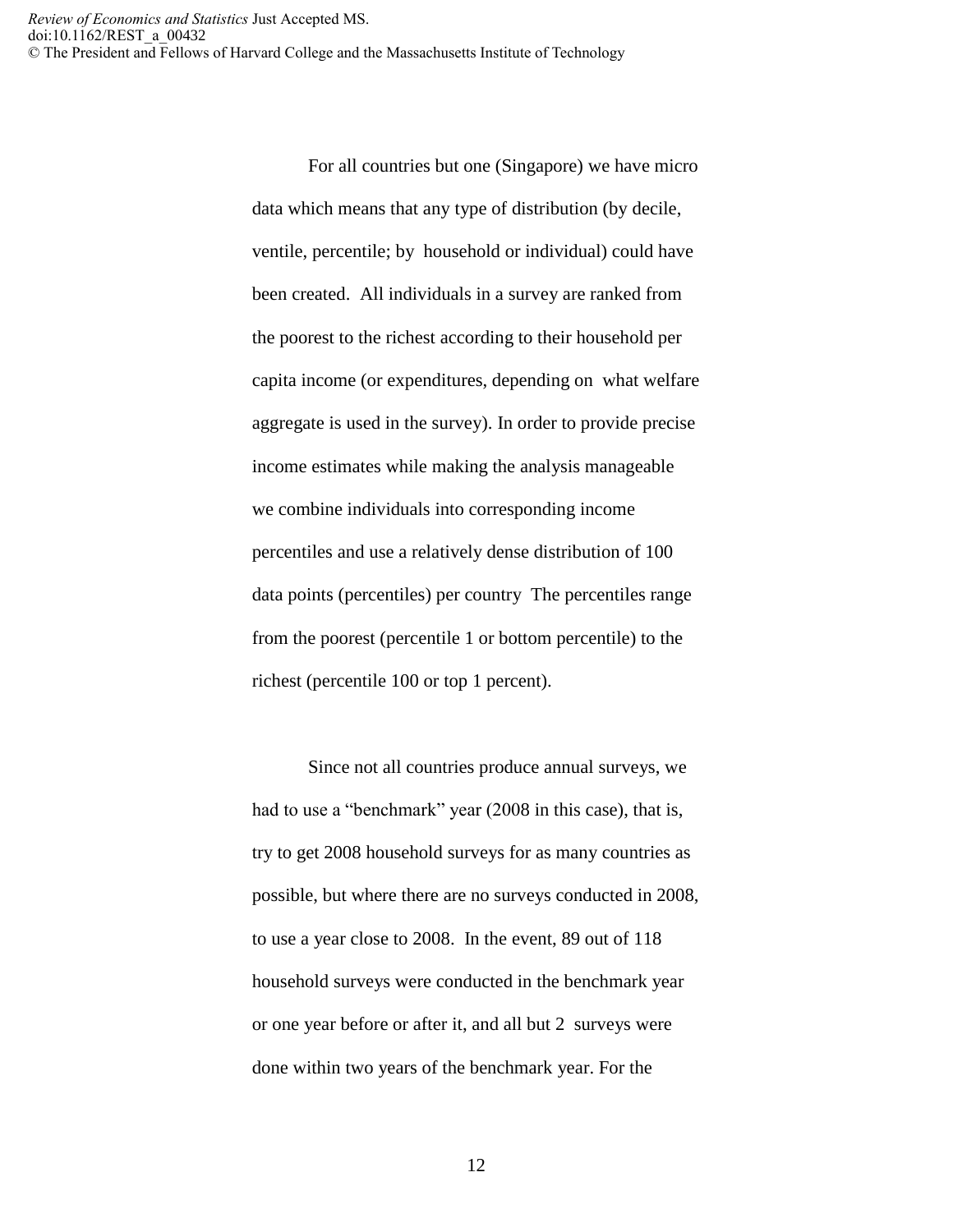$\overline{a}$ 

surveys conducted in non-benchmark years, we adjust reported incomes by the Consumer Price Index of the country so that all amounts are expressed in 2008 local currency units. These amounts are then converted into international (PPP) dollars using the 2008 estimates of \$PPP exchange rates for household private consumption provided by the newest round of International Comparison Program. <sup>8</sup> The PPPs are calculated by the Eltöte-Köves-Szulc method. For each percentile of population, we calculate the average annual per capita amount of PPP dollars received as disposable income.<sup>9</sup>

<sup>8</sup> This new round of International Comparison Program (ICP) has led to a sharp upward revision of China's and India's price level, and consequently to the sharp downward revision of their incomes (World Bank, 2008 and Milanovic 2011). The new ICP results have been incorporated in World Bank more recent global poverty calculations. For the data, see http://siteresources.worldbank.org/ICPINT/Resources/icpfinal-tables.pdf (accessed June 28, 2011).

<sup>9</sup>Household surveys are either income- or expenditure (consumption)-based. For the simplicity of presentation we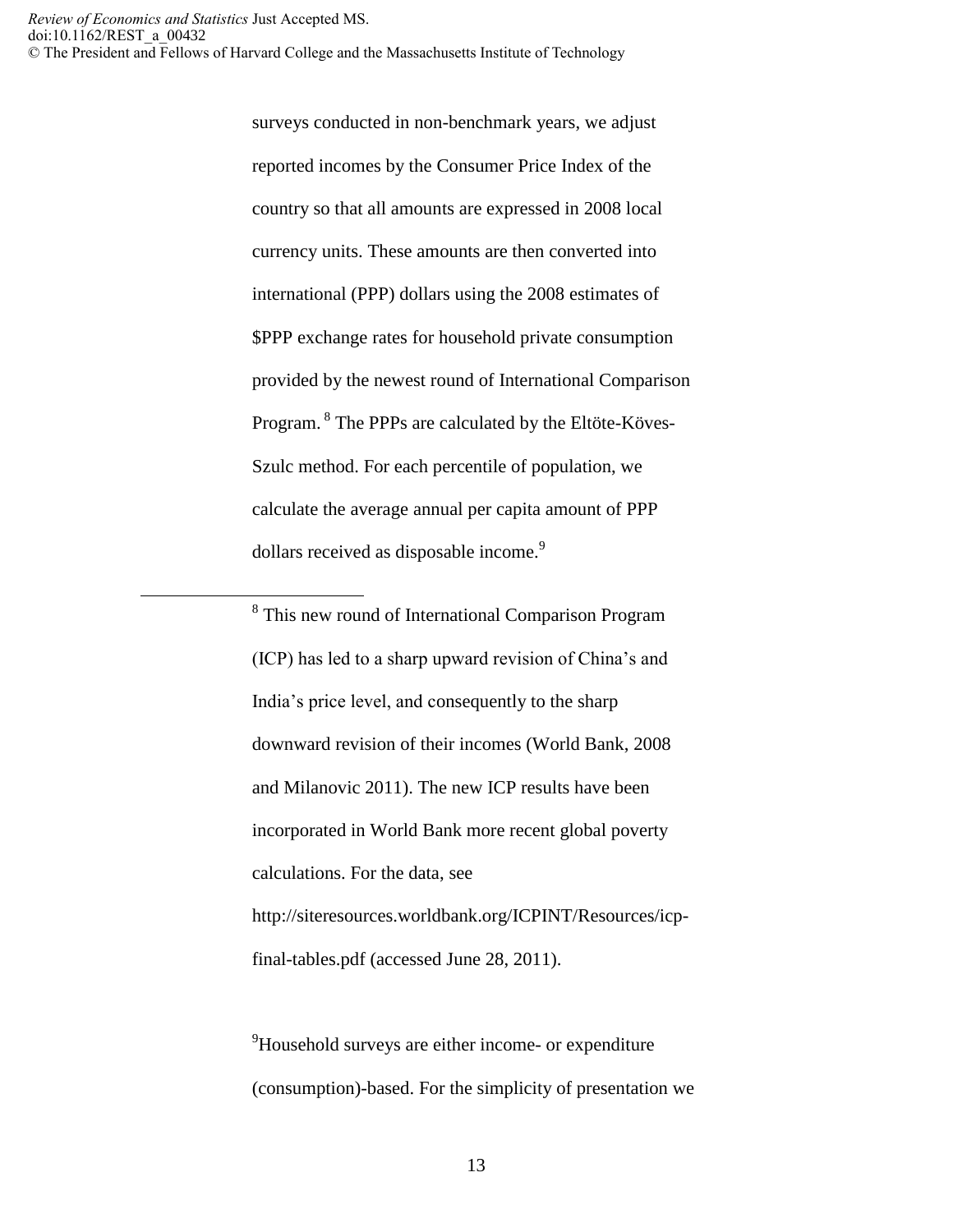> The fact that each country is divided into 100 groups of equal size (percentiles) is very helpful. This allows us to compare the positions of say, the  $23^{\text{rd}}$ percentile of people in China with the  $75<sup>th</sup>$  percentile in Nigeria etc. It also allows us to define income classes in the same way across countries. To fix the terminology, we shall call each percentile an "income class". Income classes thus run from 1 to 100 with 100 being the highest. Incomes within all percentiles except the very highest one, and sometimes the poorest one, are extremely homogenous. Gini coefficients for *within*-percentile individual incomes are generally less than 1 or 2 (that is, less than 0.01 or 0.02), and it is only for the very top percentile that Gini takes two-digit values.<sup>10</sup> Thus, except for the top 1 percent, *within* all other country/percentiles we deal with

speak throughout of "income" distribution and "income" position in the world.

 $\overline{a}$ 

 $10$  Calculated from micro data from 25 surveys (5 from each region) used in our 2008 benchmark year (available from the author).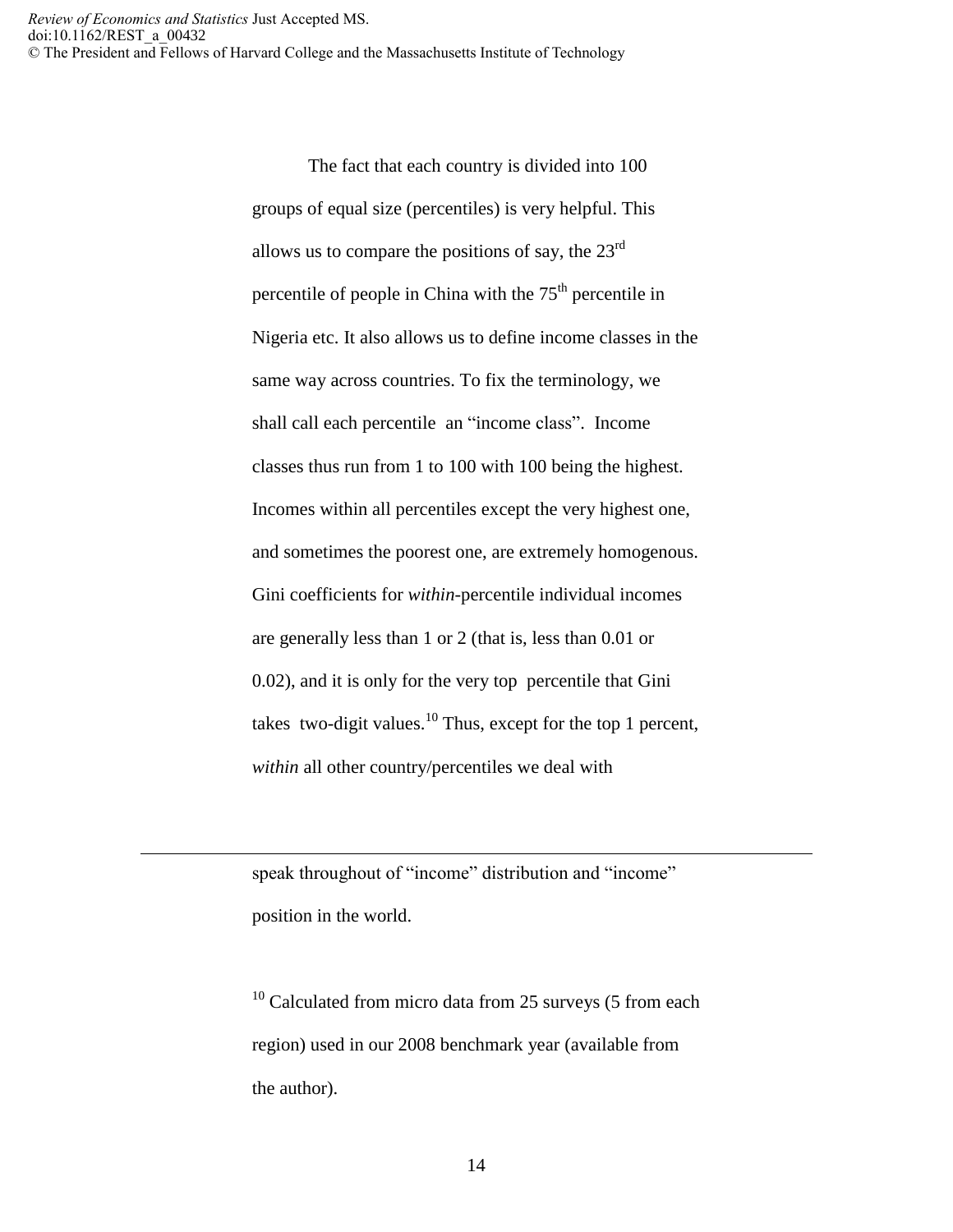individuals whose household per capita incomes are practically undistinguishable one from another.

Figure 1 shows the average percentile incomes for five countries (obviously, the same figure could be done for any of the 118 countries). Consider Germany. Because Germany is a rich country, and its income inequality is moderate, most of its population is highly placed in the world income distribution. The poorest German population percentile has a per capita disposable income of about \$PPP 2,200 per year (see the horizontal broken line). All other percentiles' incomes are obviously greater, and the richest percentile has an income per capita of about \$PPP 104,000 which places it also in the top world percentile. The same interpretation holds for other countries. Unlike relatively egalitarian Germany, where the ratio between the richest and the poorest percentile is less than 50 to 1, in China, the ratio between the top and bottom percentile is 66 to 1, with the poorest section of the Chinese population having an annual per capita income just under \$PPP 300 per year and the richest percentile earning almost \$PPP 20,000. Only about 40 percent of the Chinese population is richer than the poorest Germans. This percentage is even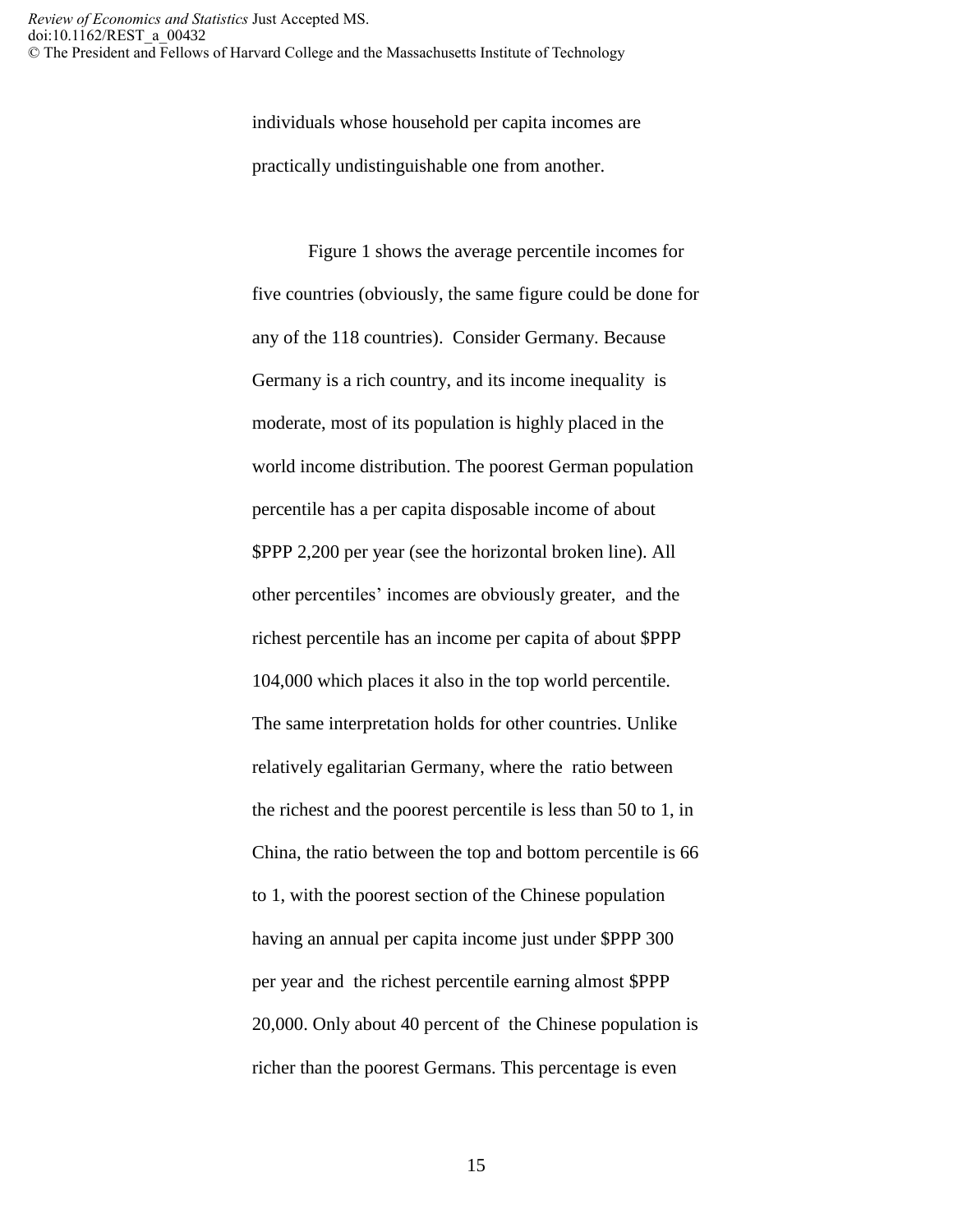smaller in the case of India. Brazil, with its unequal income distribution, covers almost the entire global spectrum, with the poorest people at less than \$PPP 300, and the richest percentile at \$PPP 60,000.

Figure 1. Income levels in the world—by country and income class, year 2008



Source: World Income Distribution (WYD). Horizontal axis: country percentiles that run from 1 (poorest) to 100 (richest). Vertical axis: annual household per capita disposable income in 2008 international dollars (in logarithms). Horizontal line drawn at income level of the poorest German percentile.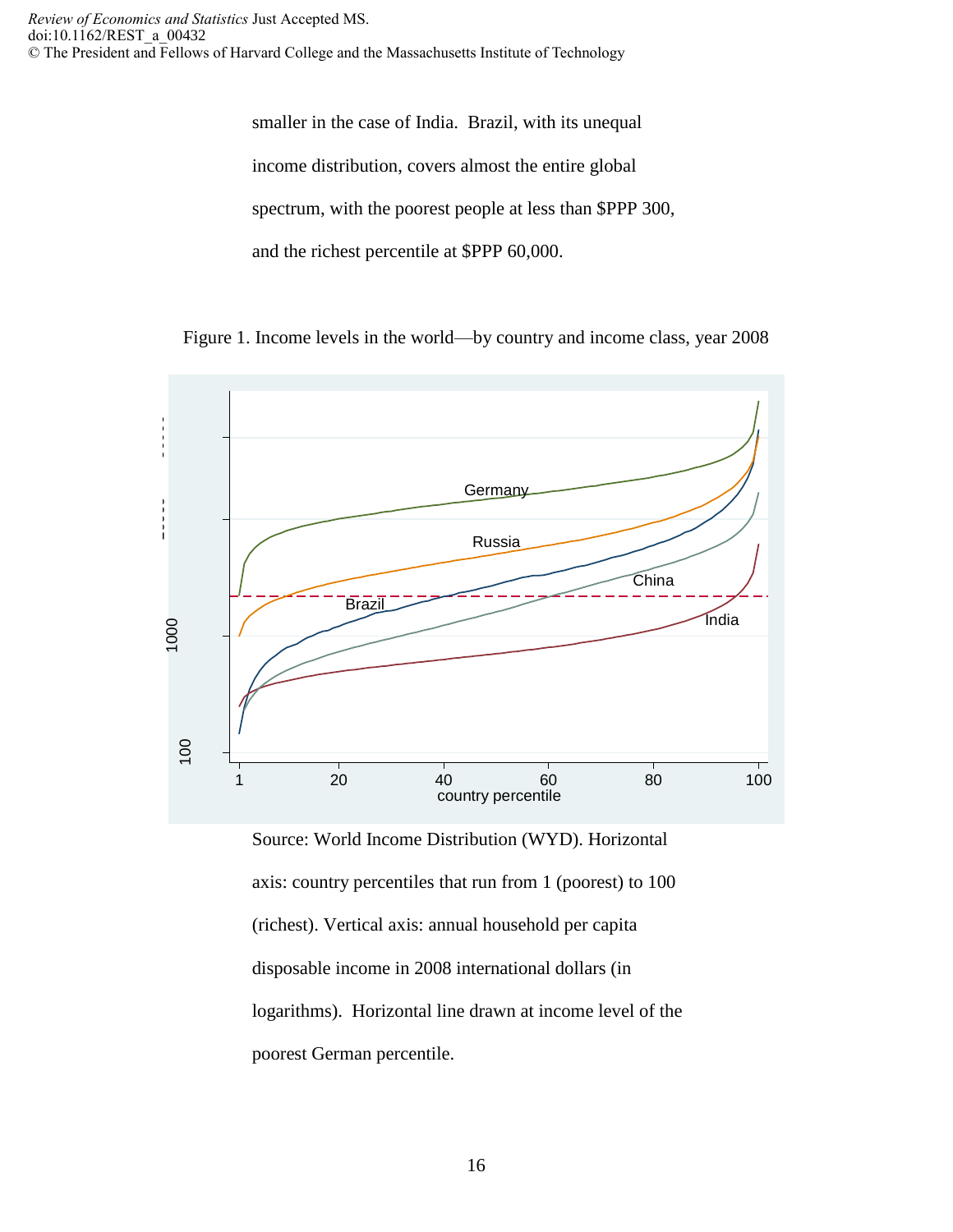# **3. Predicting income from knowledge of country of residence only**

Using the just-discussed data, we can express income level of people belonging to percentile *i* living in country *j*, as follows:

$$
y_{ij} = b_0 + b_1 m_j + b_2 G_j + \varepsilon_{ij}
$$
 (2)

where  $y_{ij}$  = annual average household per capita income in \$PPP,  $m_i =$  country's GDP per capita in PPP terms,  $G_i$  = inequality in income distribution obtained from household surveys and measured by the Gini coefficient, and  $\varepsilon_{ij}$  = the error term. Both variables on the right-hand side are strictly exogenous to an individual effort: by her efforts, a person cannot affect, in any meaningful way, her country's level of GDP per capita, nor change her country's Ginis.  $11$  This is both substantively important for

 $\overline{a}$ 

 $11$  If the regression contained individual circumstances (like gender, race, age) which can plausibly be correlated with effort, the assumptions regarding how efforts enters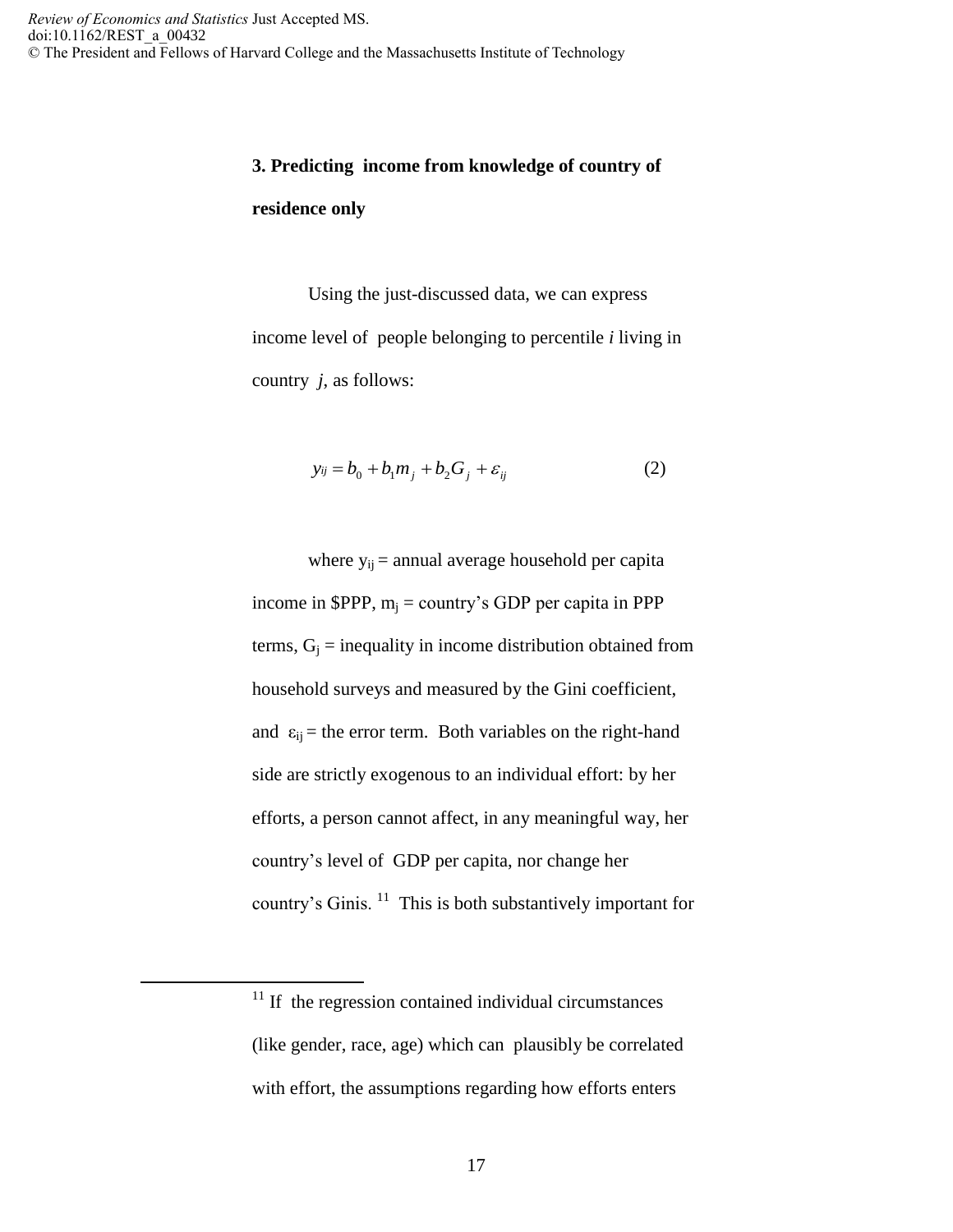our analysis and econometrically convenient. It should be also noted that our objective here is not a precise "explanation" of income level of each country/percentile (which could be improved if we used more explanatory variables) but rather to find out how much of global income variability can be accounted for by an extremely parsimonious formulation where just a few, undeniable country-specific variables, are used. We use GDP per capita instead of mean income from household surveys in order to avoid "the reflexivity problem" whereby the coefficient on the mean  $(b_1)$  would be biased toward 1.<sup>12</sup> This would happen because the arithmetic average of percentile values, which are our dependent variables, is equal to the mean.  $^{13}$ 

individual income-formation equation such as (1) would matter.

 $12$  I owe this point to a referee.

 $\overline{a}$ 

<sup>13</sup> The coverage of income or consumption in household surveys is much narrower, since it pertains to the household-sector, than the coverage of GDP. In almost all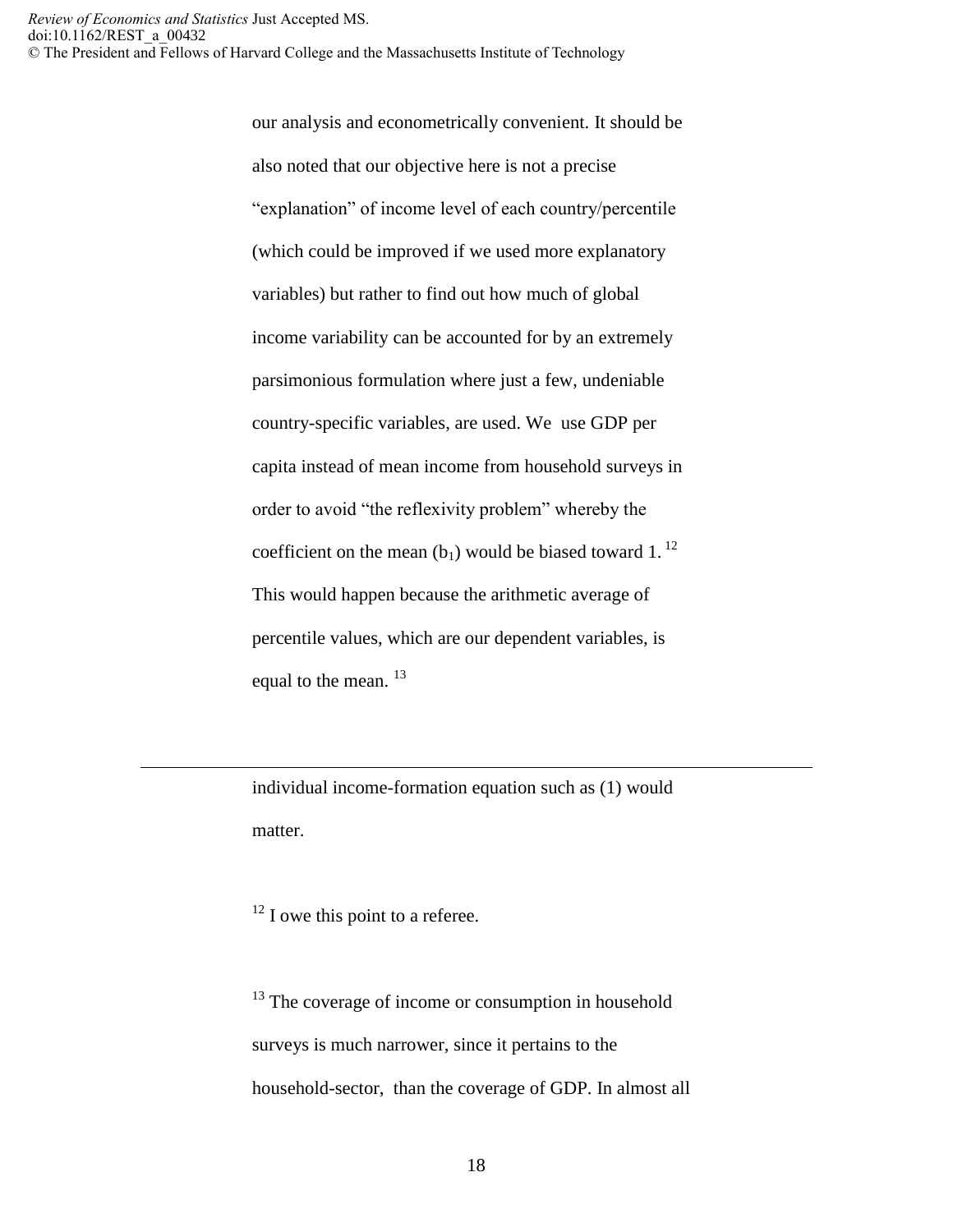> Two specification issues need to be addressed. First, we need to decide whether the regression will take into account countries' population sizes or not. (Notice that Figure 1 implicitly treats population sizes of all countries as same.) Two different points of view are possible. If a person looks at, say, her own income only and asks the question "how well would I have fared had I been born or lived in a different country", then population sizes of countries do not matter. A person simply looks at her current income and compares it with the income that she might have if she were in a given percentile of income distribution in the United States or China etc. From that individual viewpoint, population sizes of China, US or any other country are immaterial. We shall call this approach the "individual viewpoint" (IV). But if we want to look at how the actual world is structured, then clearly population size matters. We call this second approach "the world as it  $is'' (WAII).$

> cases, household survey mean is lower than GDP per capita (see e.g., Deaton, 2005).

 $\overline{a}$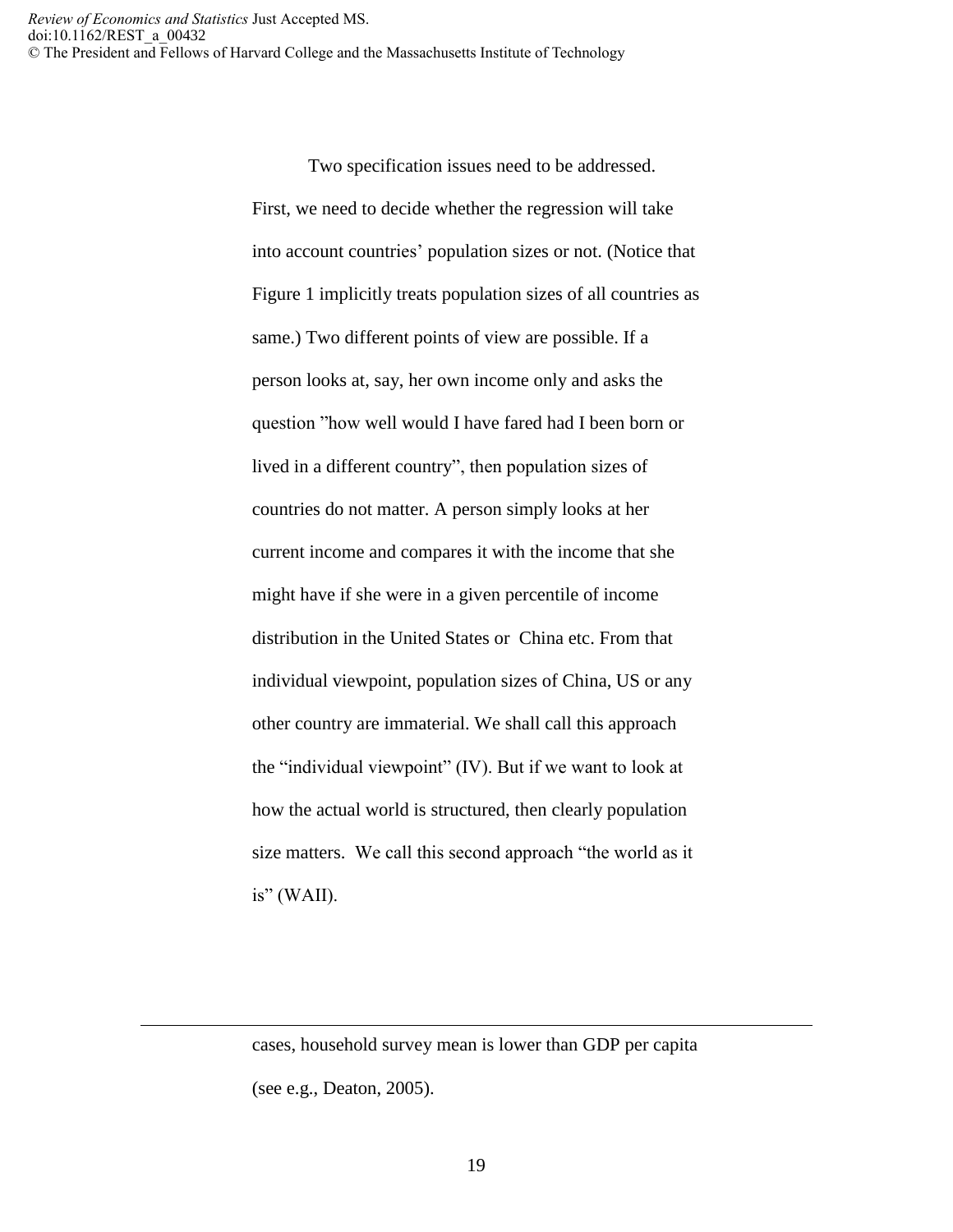Second, in order to test the robustness of the results –in particular, the importance of country of residence for determining individual incomes—we shall use several proxies in addition to our "base case" variable, GDP per capita. Thus we replace GDP per capita by the average number of years of education of the population over the age of 15 (*AYOS*). 14 Education is a strong proxy of average income, but is, of course, a distinct variable. An alternative is to run a simple LSDV (Least Square Dummy Variable) regressions where country dummies replace both the mean income variable and Gini. Here we do not retrieve an overall income coefficient valid across the countries but a coefficient on each country dummy which gives us a "location premium" or "penalty" enjoyed by a country (with respect to one worldwide comparator-country). We also focus on whether such a simple regression explains enough of variability of individual income percentiles across the world.

 $\overline{a}$ 

<sup>&</sup>lt;sup>14</sup> Data obtained from the 2012 version of World Bank World Development Indicators, in turn partially based on Barro and Lee dataset.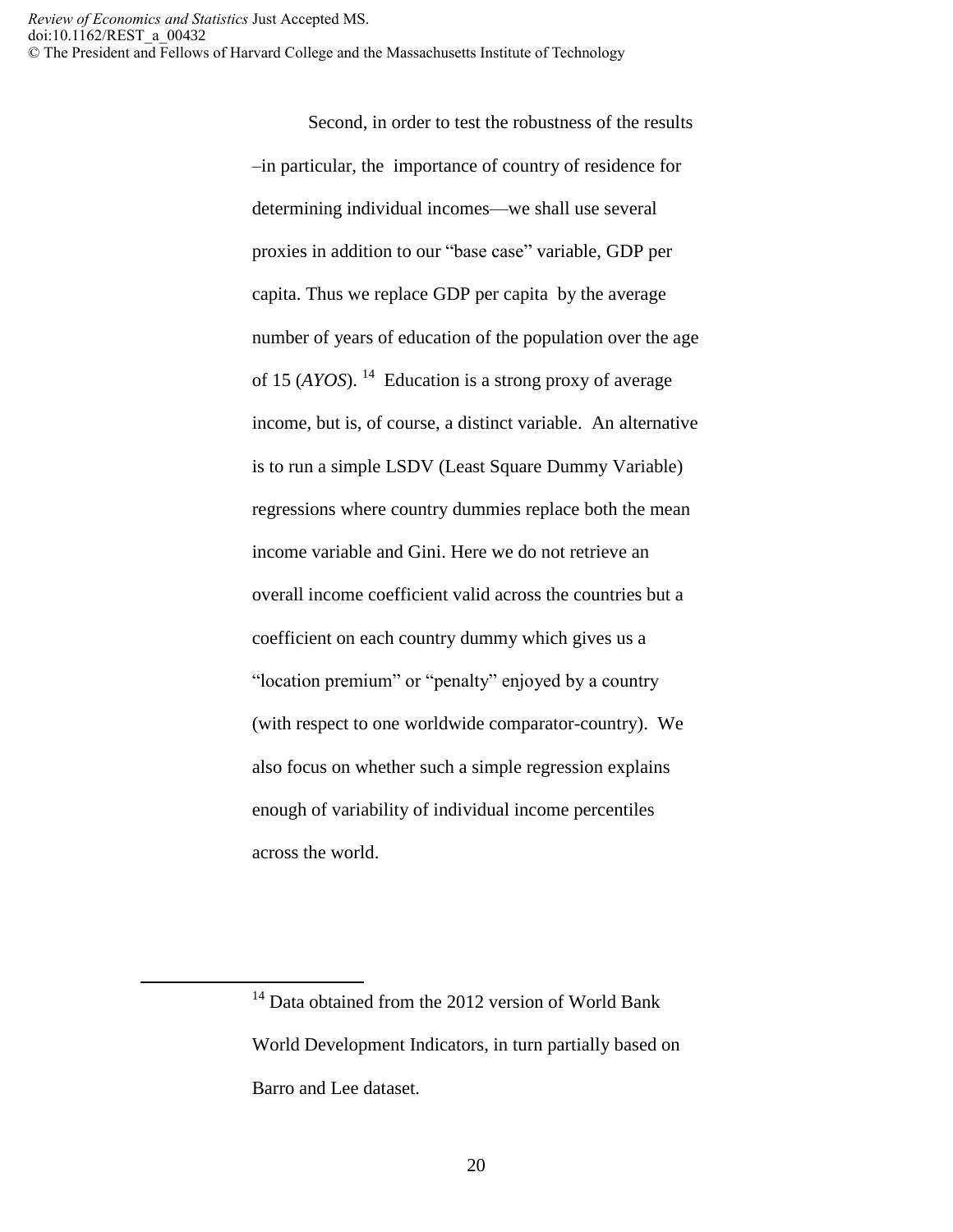Table 2 shows the results for the two scenarios

(unweighted, IV, and population-weighted, WAII) and

three specifications.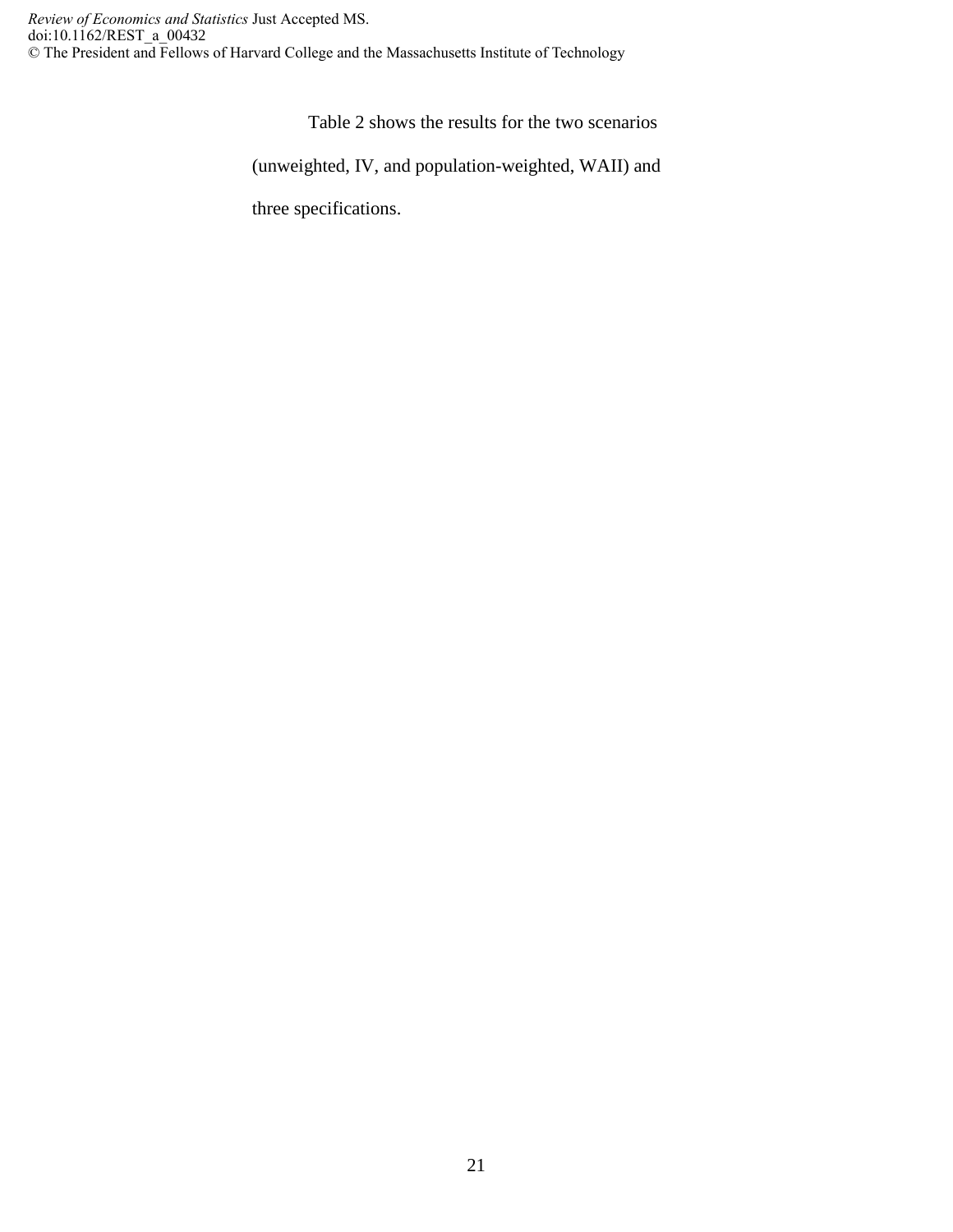|                           |                                | Individual viewpoint                          |                    | "World as it is"<br>(population-weighted regressions) |                                               |                    |  |  |  |
|---------------------------|--------------------------------|-----------------------------------------------|--------------------|-------------------------------------------------------|-----------------------------------------------|--------------------|--|--|--|
|                           |                                | (unweighted regressions)                      |                    |                                                       |                                               |                    |  |  |  |
|                           | GDP per<br>capita<br>(in logs) | Average<br>number of<br>years of<br>schooling | Country<br>dummies | GDP per<br>capita<br>(in logs)                        | Average<br>number of<br>years of<br>schooling | Country<br>dummies |  |  |  |
|                           | 1                              | 2                                             | $\overline{3}$     | $\overline{4}$                                        | 5                                             | 6                  |  |  |  |
| Proxy for mean            | 0.868                          | 0.335                                         |                    | 1.011                                                 | 0.408                                         |                    |  |  |  |
| country income            | (0)                            | (0)                                           |                    | (0)                                                   | (0)                                           |                    |  |  |  |
| Gini index (in %)         | $-0.015$                       | $-0.013$                                      |                    | $-0.012$                                              | $-0.015$                                      |                    |  |  |  |
|                           | (0)                            | (0)                                           |                    | (0)                                                   | (0.14)                                        |                    |  |  |  |
| Constant term             | 0.800                          | 5.779                                         | 5.220              | $-0.711$                                              | 5.250                                         | 5.288              |  |  |  |
|                           | (0.02)                         | (0)                                           | (0)                | (0.28)                                                | (0)                                           | (0)                |  |  |  |
| Country dummies           |                                |                                               | Yes                |                                                       |                                               | Yes                |  |  |  |
| Number of<br>observations | 11483                          | 9083                                          | 11683              | 11483                                                 | 9083                                          | 11683              |  |  |  |

Table 2. How one's income depends on circumstances (dependent variable: natural log of household per capita income in \$PPP for each country/percentile)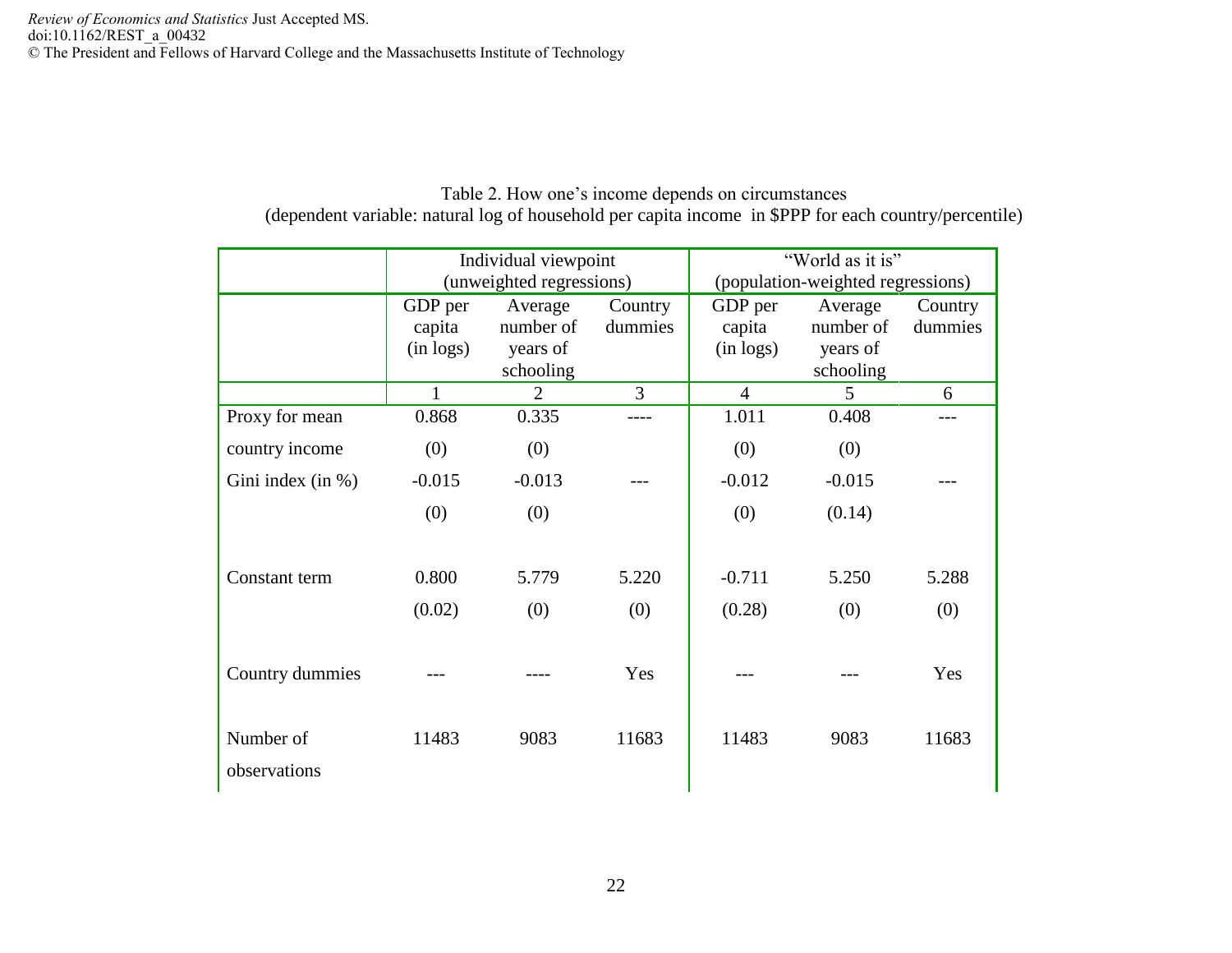| Number of            | 115   | 91    | 117   | 115   | 91    | 117   |
|----------------------|-------|-------|-------|-------|-------|-------|
| countries (clusters) |       |       |       |       |       |       |
| Population weight    | ---   |       |       | 6,133 | 5,711 | 6,139 |
| (in million)         |       |       |       |       |       |       |
| $R^2$                | 0.660 | 0.481 | 0.733 | 0.610 | 0.534 | 0.657 |
|                      |       |       |       |       |       |       |

Note: The regressions are run with the cluster option to adjust for the correlation of within-country observations. In the base-case regressions (1) and (4), there are 115 countries, each with 100 percentiles with the exceptions of Switzerland where the bottom 13 percentiles are missing and Lithuania where 4 percentiles are missing. For two countries (Palestine, Kosovo) there are no data on GDP per capita in PPP terms and they are not included in regressions (1) and (3). For Singapore, we do not have micro data and the country is not included. *p* values between brackets ("0" indicates significance at the level smaller than 0.000). All income variables are in 2008 international dollars. Coefficients on country dummies in regressions 3 and 6 not shown here.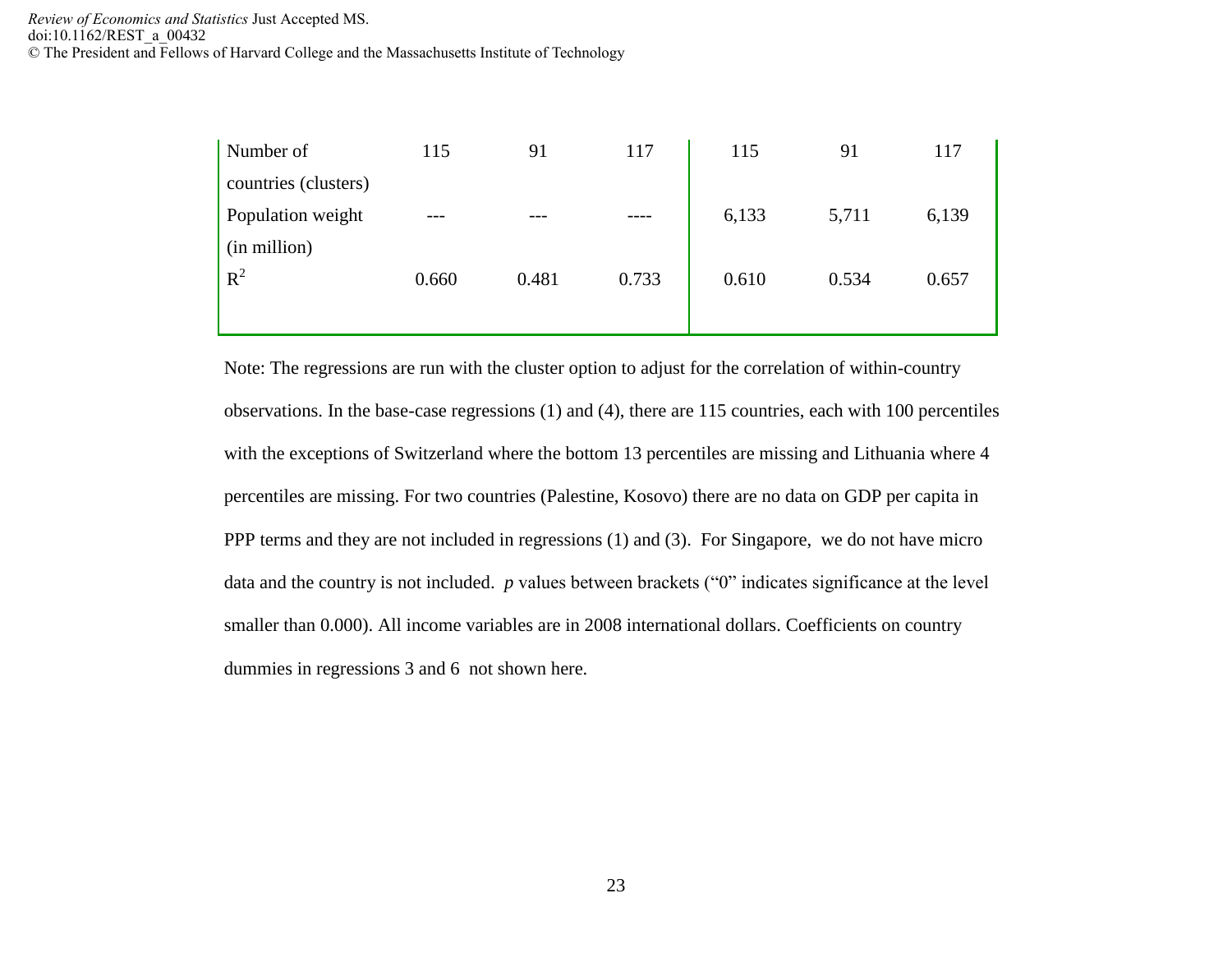$\overline{a}$ 

We consider first the "individual viewpoint" scenario. In the base case (regression 1) elasticity of own income with respect to country's GDP per capita is 0.866. We can call this "the locational premium". Gini coefficient enters with a negative sign, indicating that living in a more unequal country does, on average, reduce one's income. One Gini point increase is associated with 1.5 percent decrease in own income. This reflects the fact that higher inequality numerically benefits fewer people than it harms.<sup>15</sup> Overall, these two circumstances explain 2/3 of variability of individual percentile incomes across the world.

<sup>&</sup>lt;sup>15</sup> As we shall see below, greater inequality has differential impact depending on where one is in her country's distribution: it benefits richer income classes (whose income goes up) and harms lower income classes (whose income declines). Overall, there are more of the latter and that is why in regressions such as (1) the coefficient on Gini is negative.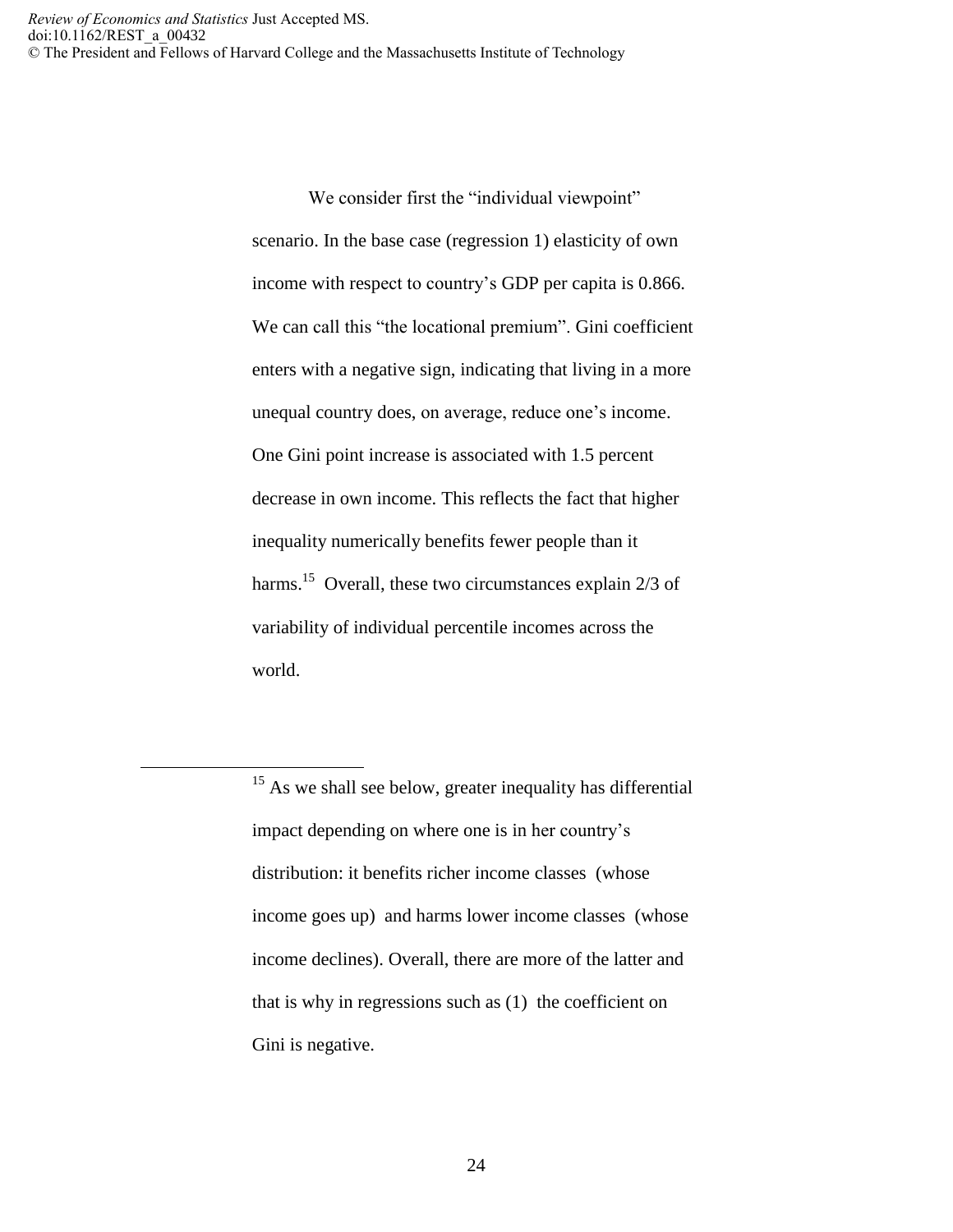> When we use the average number of years of schooling (regression 2), the results change:  $R^2$  drops to 0.48 (the number of countries for which we have data also drops from 115 to 91). The increase of country's average educational level by one additional year of schooling is associated with an increase of individual incomes of more than 30 percent. When we include both *AYOS* and *AYOS*<sup>2</sup> , the results (available from the author on request) show that the coefficient on *AYOS* decreases to about 0.25 (25 percent) while the one on *AYOS<sup>2</sup>* is positive but not statistically significant.

> Finally, in regression 3, country dummies alone explain almost ¾ of variability of individual percentile incomes across the world. 117 countries are included in the regression. The omitted country dummy belongs to DR Congo (former Zaire) which is the poorest country in the sample, so that the coefficients on individual country dummies show the locational premium that a person, on average, obtains by being a resident of another country that DR Congo. For example, United States's locational premium is 355 percent, Sweden's 329 percent, Brazil's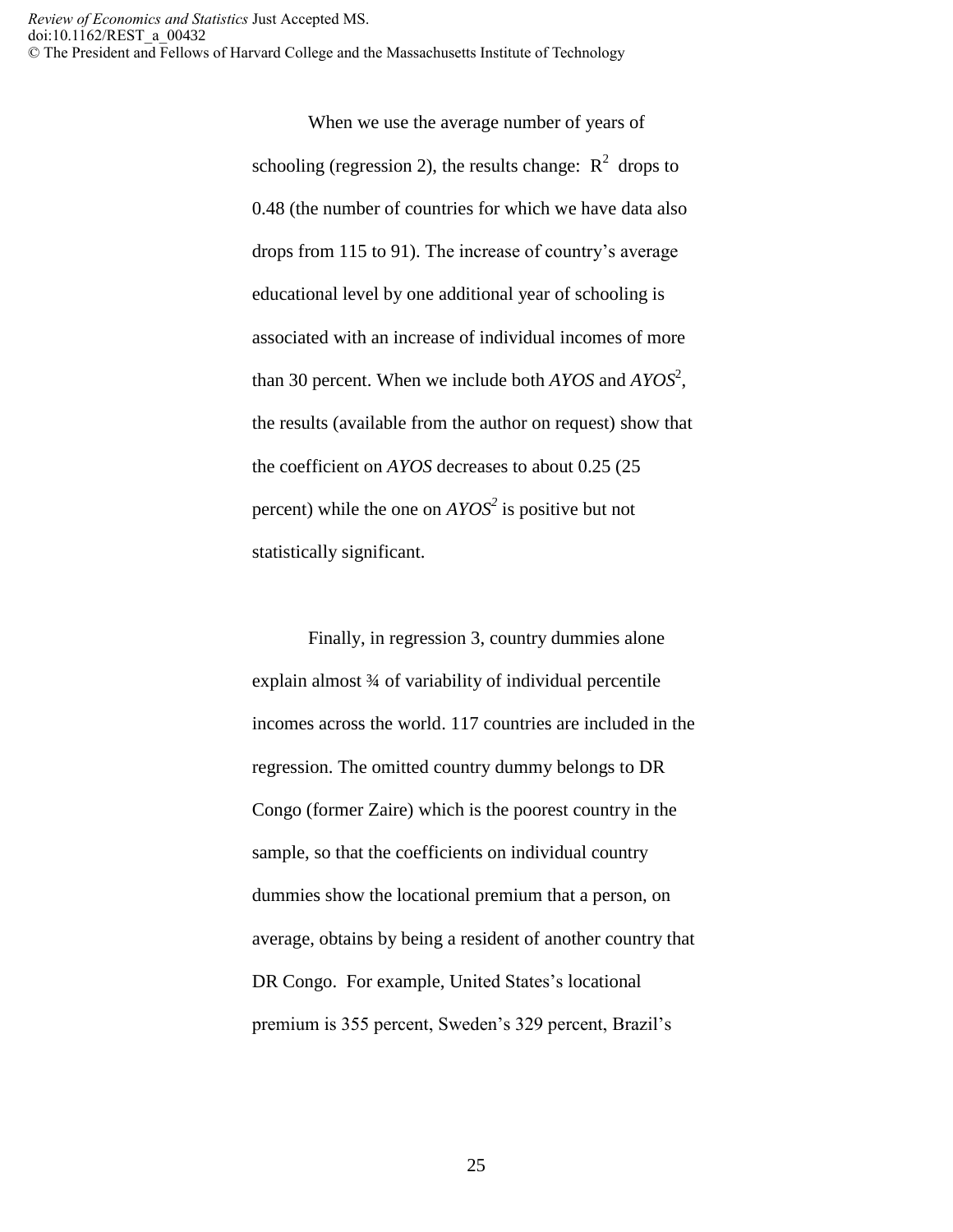164 percent, Russia's 230 percent but Yemen's only 32 percent.

In regressions  $(4)-(6)$ , we look at the results within the context of the "world as it is". As explained before, this gives us the importance of "circumstances" as actually experienced by the people in the world and thus more populous countries will matter more. The results of population-weighted regressions are not very different from the unweighted. The elasticity of own income with respect to GDP per capita is close to 1, and greater inequality (controlled for income) reduces more people's incomes than it raises. When we use *AYOS*, the locational premium, measured as returns to an additional year of (nation-wide) education, is now higher than in the "individual viewpoint" scenario indicating that more populous countries seem to benefit more from a given increase in the average educational level. When we use country dummies, the individual countries' locational premiums (computed with respect to being a resident of DR Congo) are unchanged. The key result, overall role of country circumstances, measured by  $\mathbb{R}^2$ , ranges between 53 and 66 percent. In the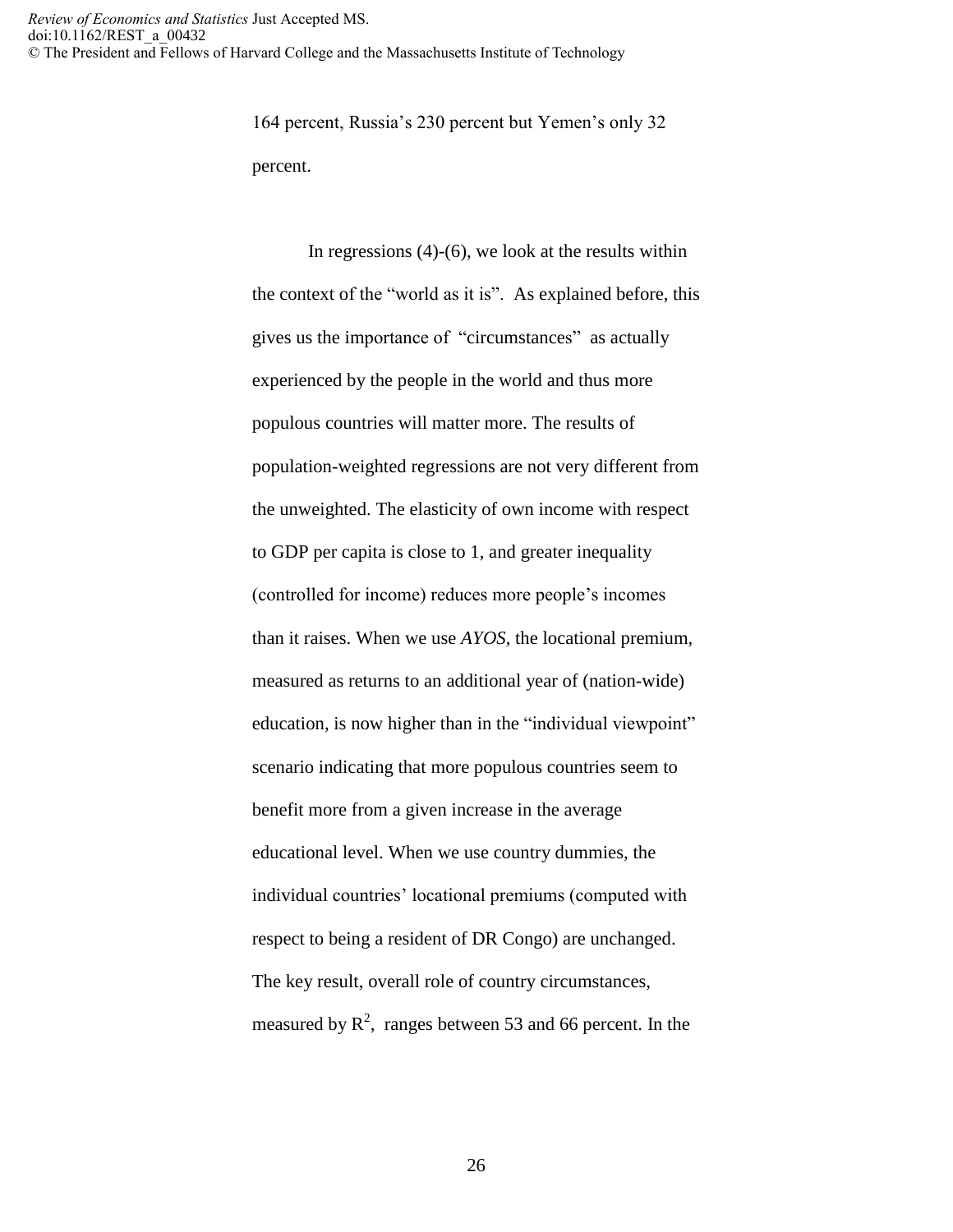"individual viewpoint" case, the bounds were wider, from 48 percent to 73 percent.

Is the importance of country of residence for one's income increasing or not? To answer that we calculate the standard inequality of opportunity index where people in the world differ by only one characteristic, the country of residence. <sup>16</sup> Global inequality of opportunity is then equal to the between-country component of an inequality statistic. Luckily, we have comparable data on global inter-personal inequality for six benchmark years in the period 1988-2008 and are able to calculate the between-country component. The sample size (countries included in the calculation) is basically the same for all benchmark years but the first. The population covered by the household surveys accounts for more than 90 percent of world population (in all years except 1988). All incomes are expressed in international (PPP) dollars.

 $\overline{a}$ 

<sup>&</sup>lt;sup>16</sup> For a review of measurement of inequality of opportunity, see Brunori, Ferreira and Peragine (2013), and in particular their section 3.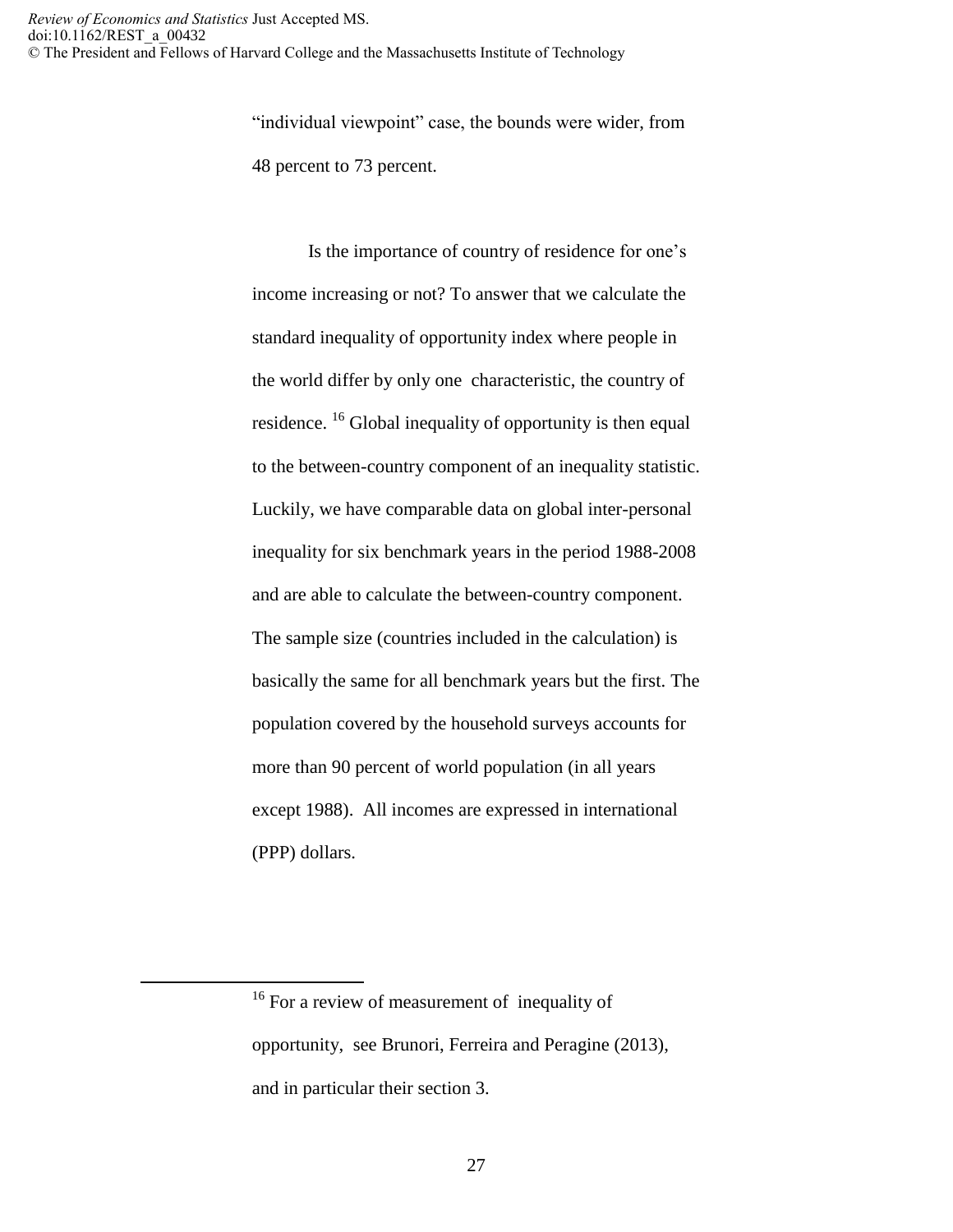$\overline{a}$ 

Table 3 shows the results of calculation of global inequality of opportunity using Gini and Theil (0) index. Both indexes display more or less steady decline (the exception is the period between 1998 and 2002) although the decline, measured by Theil, is more significant (almost 20 percent over the entire period) than measured by Gini (about 4 percent). This is due to the greater dependence of the Gini on the mode of the distribution. Between-country component as a share of global inter-personal inequality has also gone down over the same period, from accounting for 81 percent of the total to 70 percent.  $^{17}$  Global inequality of opportunity due to the place of residence is, as seen in the importance of the between-country

 $17$  The share is shown only in terms of Theil. As is well known, the advantage of Theil over Gini in such decomposition is that it is additively decomposable. In addition, Theil (0) index has a feature, pointed out by Anand and Segal (2008, p. 85), that it is internally consistent: thus the elimination of all between-country inequality would leave within-country inequality component uncharged which is not the case with Theil (1) index.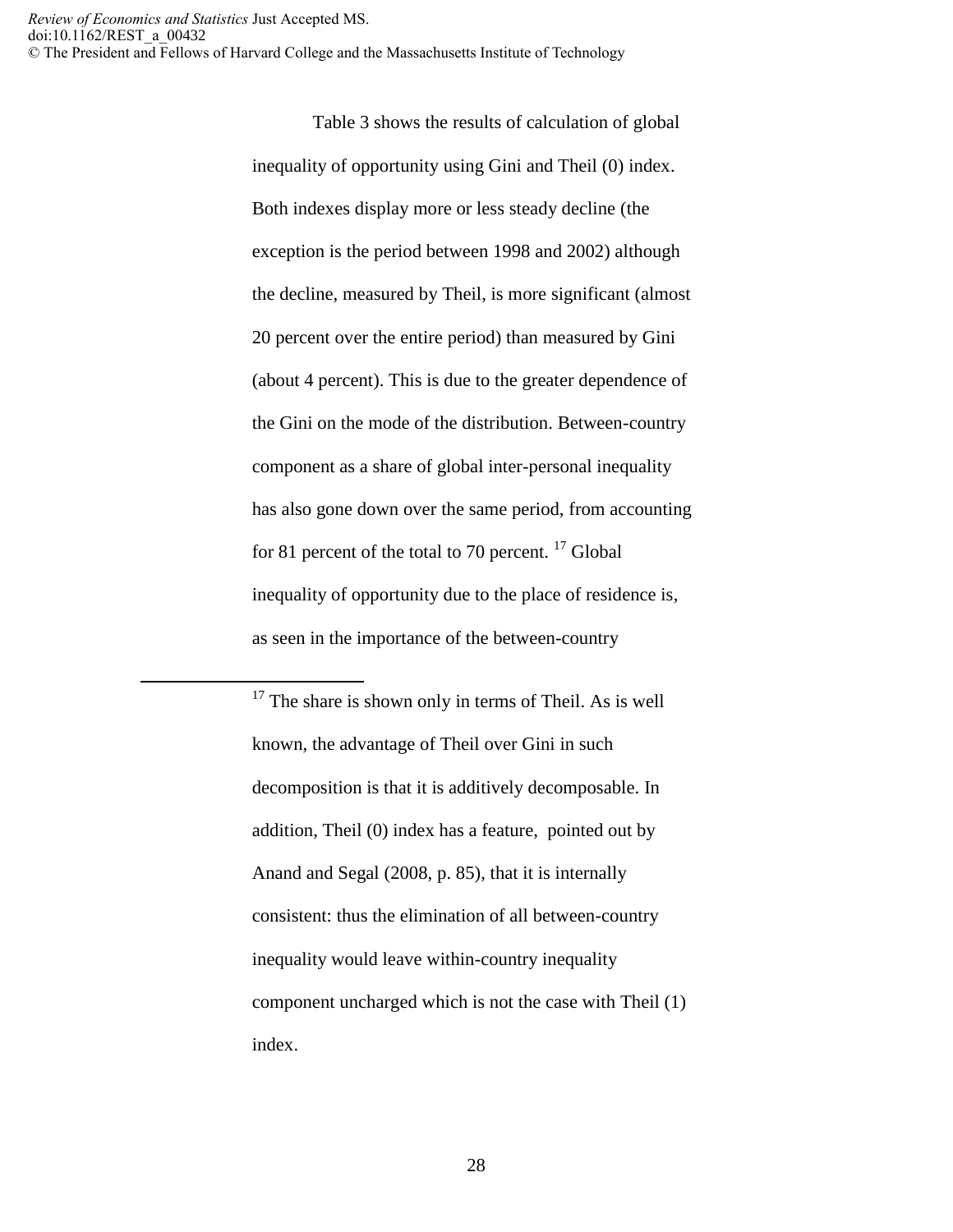component, huge but decreasing. The decrease is, in turn,

driven by rapid growth of relatively poor and populous

countries, and in particular China and India.<sup>18</sup>

Table 3. Global inequality of opportunity, 1988-2008

(between-country component of global inter-personal inequality)

|                                    | Benchmark year |       |       |       |       |      |  |  |  |  |  |  |  |  |
|------------------------------------|----------------|-------|-------|-------|-------|------|--|--|--|--|--|--|--|--|
|                                    | 1988           | 1993  | 1998  | 2002  | 2005  | 2008 |  |  |  |  |  |  |  |  |
| (1) Between-country Gini           | 62.4           | 62.1  | 61.7  | 63.0  | 61.5  | 59.8 |  |  |  |  |  |  |  |  |
| (2) Between-country Theil          | 86.2           | 79.2  | 76.4  | 77.3  | 76.6  | 67.7 |  |  |  |  |  |  |  |  |
| (3) Global inter-personal Theil    | 107.0          | 104.9 | 103.5 | 104.9 | 104.2 | 98.3 |  |  |  |  |  |  |  |  |
| (4) Share (in percent) of between- | 81             | 76    | 74    | 74    | 74    | 70   |  |  |  |  |  |  |  |  |
| country in total inter-personal    |                |       |       |       |       |      |  |  |  |  |  |  |  |  |
| inequality $(2)/(3)$               |                |       |       |       |       |      |  |  |  |  |  |  |  |  |
| (5) Population included in         | 4477           | 5146  | 5427  | 5795  | 5917  | 6142 |  |  |  |  |  |  |  |  |
| calculation (in m)                 |                |       |       |       |       |      |  |  |  |  |  |  |  |  |
| (6) Included population as $%$ of  | 88             | 93    | 92    | 93    | 92    | 92   |  |  |  |  |  |  |  |  |
| world population                   |                |       |       |       |       |      |  |  |  |  |  |  |  |  |
| (7) Number of countries            | 100            | 119   | 121   | 119   | 119   | 118  |  |  |  |  |  |  |  |  |

Note: Between-country component is population-weighted. Theil is Theil

(0) or mean log deviation index. Both Gini and Theil are given in percent.

<sup>18</sup> See, for example, Milanovic (2012).

 $\overline{a}$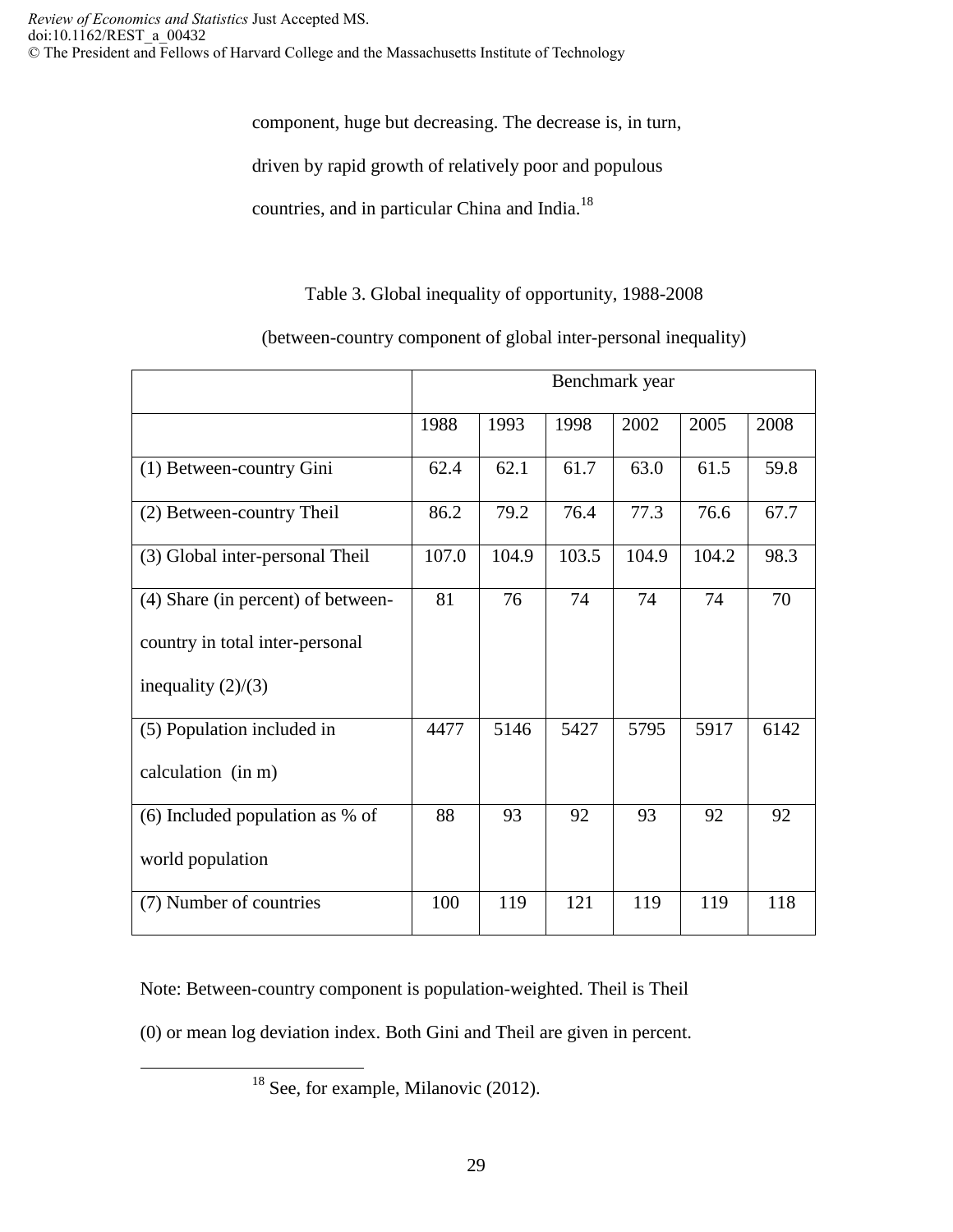> In conclusion, whatever scenario or specification we select, at least around one-half of variability in real (\$PPP) personal percentile incomes in the world can be attributed to two circumstances beyond individual control—namely level of development of one's country of residence, proxied by its GDP per capita or average number of years of education, and inequality of distribution within that country. When we replace both the income proxy and the Gini coefficient by country dummies, reflecting all unobservable country characteristics, the  $R^2$ ranges between 66 and 73 percent. The part which remains for effort and "episodic luck" (to use John Roemer's felicitous phrase) is, within worldwide context, relatively limited. This is true in 2008 despite a steady erosion of the importance of between-country component in global interpersonal inequality.

# **4. The locational premium across different income classes**

By construction the location premium was so far assumed to be equal across all percentiles of income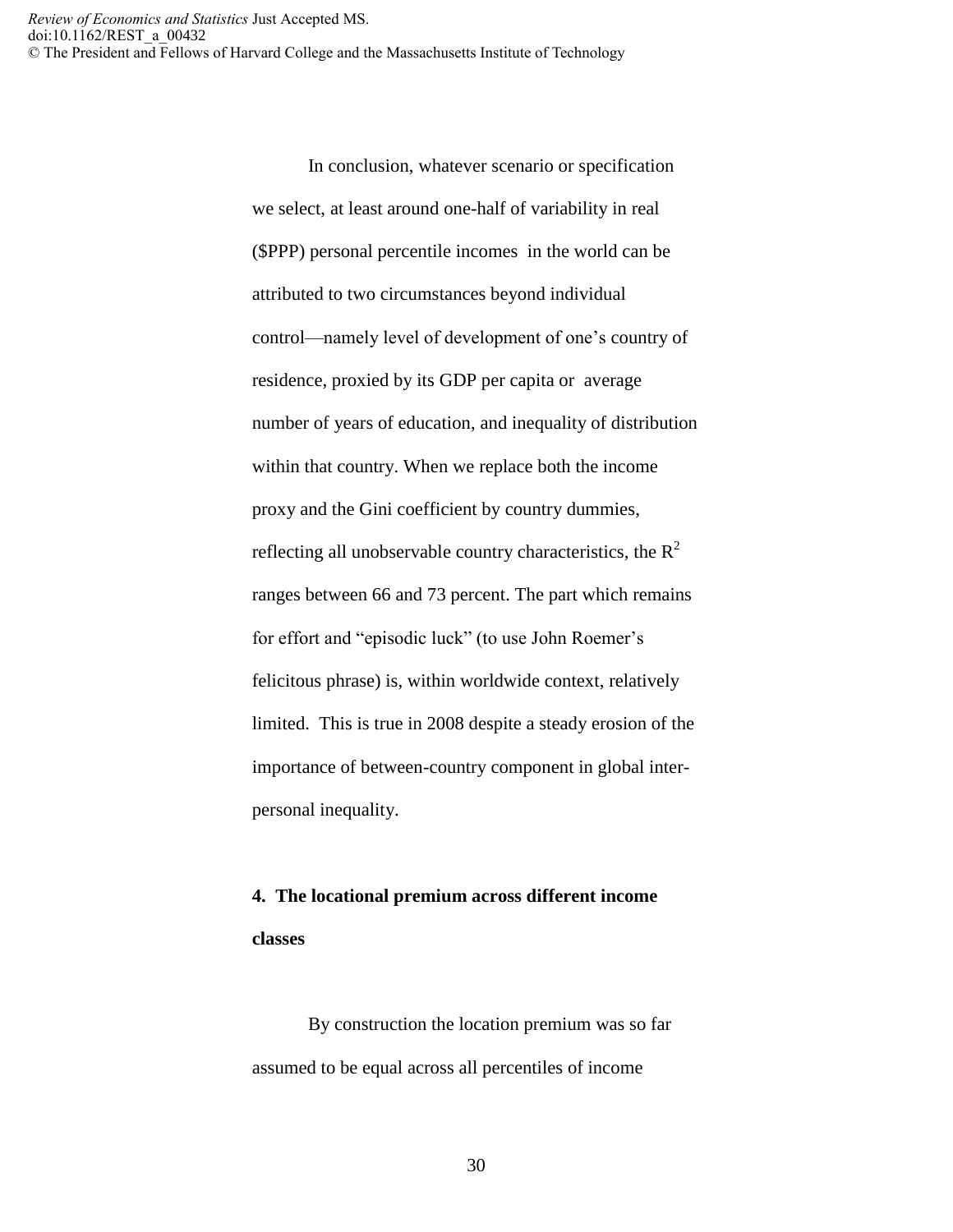distribution, *i.e*., the same for a given country regardless of person's place in her country's income distribution. But the locational premium need not be uniform across the entire distribution: it may vary between different parts of the distribution. To make the analysis more manageable here, we use income ventiles (each ventile contains 5% of population, ranked from the poorest to the richest).

Table 4 shows the results of regressions similar to (1) but with person's own income ventile held constant.<sup>19</sup> For each ventile separately, we regress ventile income on country's GDP per capita and Gini coefficient. These two characteristics explain about 90 percent of the variability of income. To be clear what it means: if we take all people who are in a given ventile of their countries' income distributions (say,  $3<sup>rd</sup>$  or  $10<sup>th</sup>$  ventile) some 90 percent of variability of their incomes will be "explained" by GDPs per capita and Gini coefficients of the countries where they live. In other words, the average income of the people in

 $\overline{a}$ 

<sup>&</sup>lt;sup>19</sup> Table 4 gives only the results for the unweighted regressions. Population-weighted regressions ("the world as it is") are given in the Annex.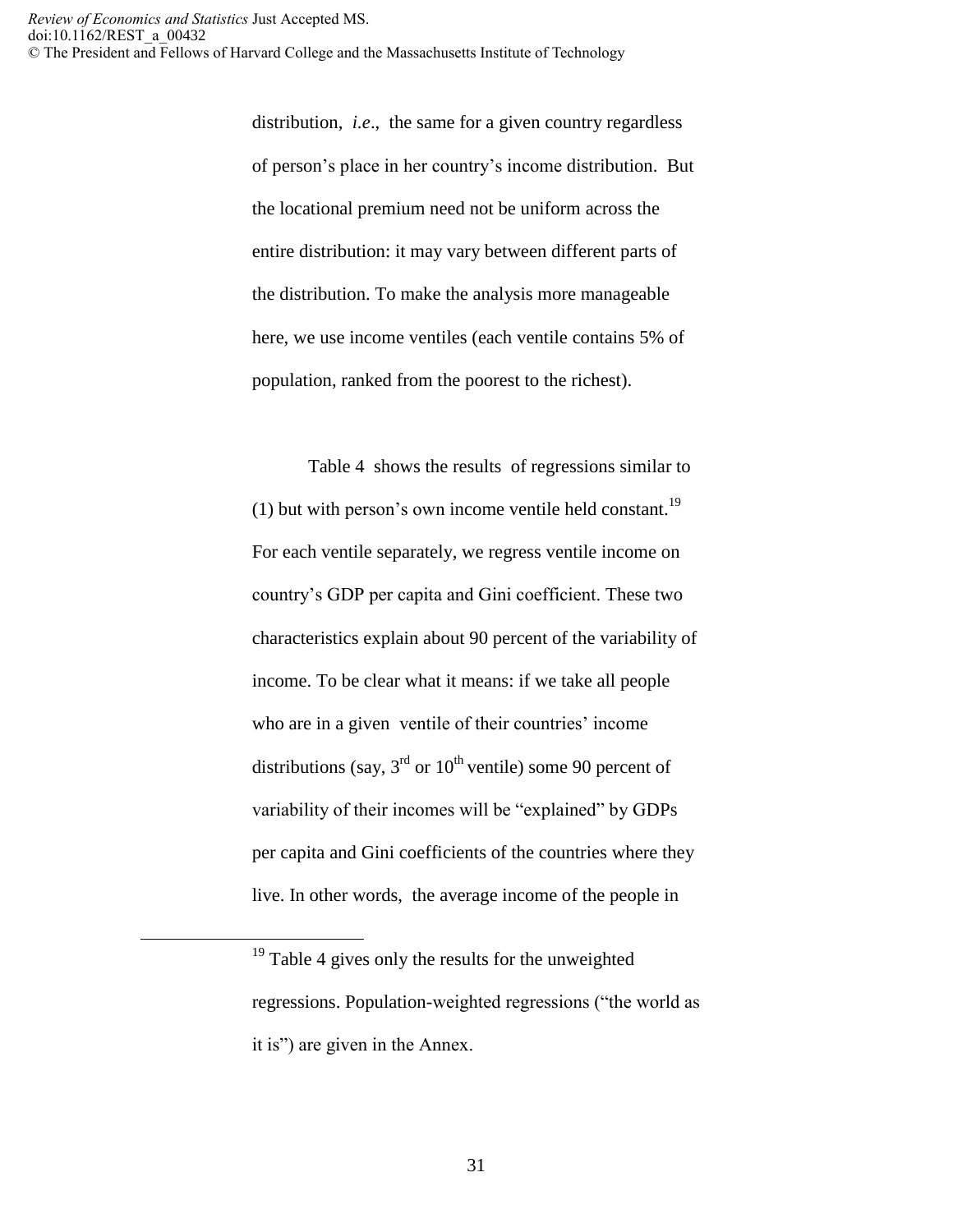$\overline{a}$ 

each ventile will largely depend on mean income of their country and its distribution.  $20$  The locational premium now varies across ventiles: it is relatively low for the bottom ventile (0.769), after which it rises and at the maximum reaches around 0.88. This means that while the locational premium holds for everyone (people in any ventile are better off if living in a richer than in a poorer country), the premium is less for those in the lowest ventiles of income distribution.

The two country characteristics (mean income and inequality) can also be seen as substitutes: given her income class, a person might gain more by being "allocated" into a more equal society even if its mean

<sup>20</sup> Note that we expect  $R^2$  to be higher when we hold ventiles fixed than when, as in Table 3, we run regressions across all country/percentiles at once. In the former case, we compare only (say) the poorest people in poor and rich countries, and in such a case, country characteristics will be of an overwhelming importance. When we have all country/percentiles together, the rich people from poor counties will "mix" with poor people from rich countries and the role of circumstances will be less.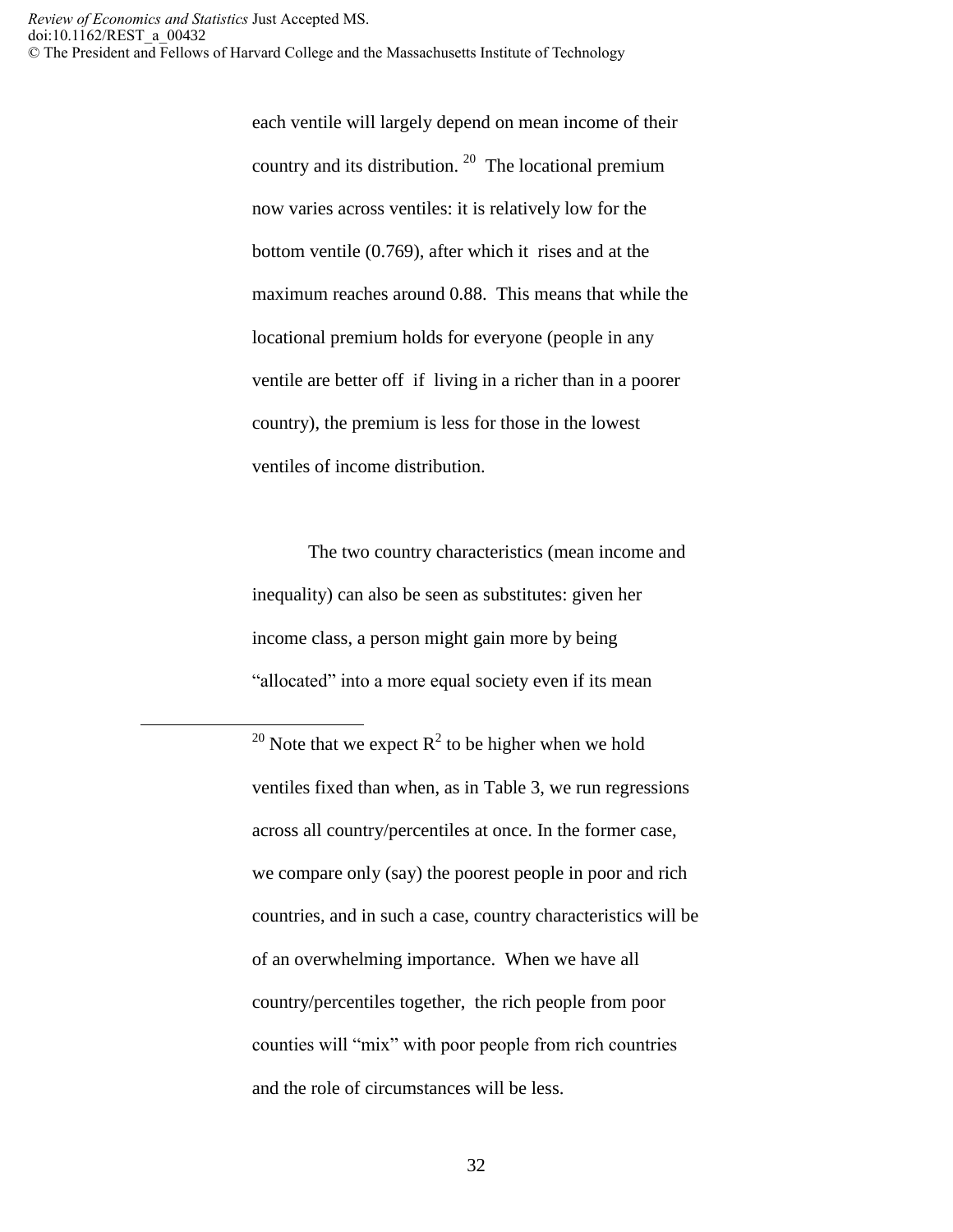income is less. Intuitively, we can also see that if a person is "allocated" to a top income class, then the gain from belonging to a more equal society will be negative. Thus, the trade-off between mean country income and inequality is not the same across income classes. If we look at the bottom income class (as in regression 1 in Table 4), we see that each Gini point increase is associated with 5.75 percent loss of income (greater inequality, with given mean income, will harm the poor). Now, to exactly offset this, a person in the bottom ventile would have to be located in a country whose GDP per capita is about 7.5 percent higher (5.75 divided by the coefficient on mean income in regression 1 which is 0.769). This is the shape of the tradeoff faced by those in the lowest ventile. For the second lowest ventile, GDP per capita increase needed to offset one Gini point higher inequality is 5.3 percent.

The "equivalent" GDP per capita increases gradually decline as we move toward higher ventiles and become close to zero around the  $16<sup>th</sup>$  ventile (see Figure 2). People belonging to the  $17<sup>th</sup>$  ventile and richer benefit from increased inequality. The trade-off for them works in the opposite direction. To leave them with the same income,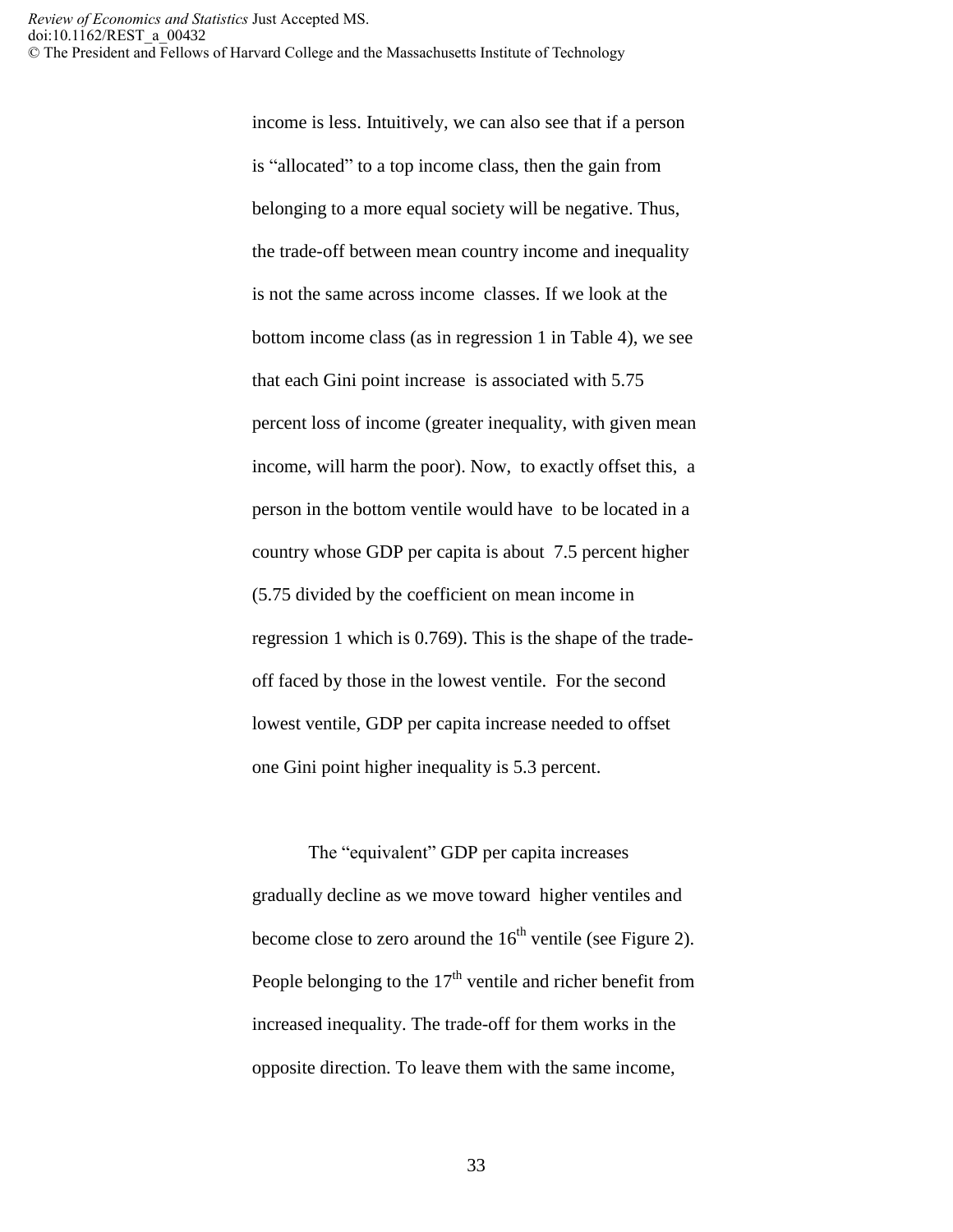> more unequal national distribution (from which they gain) has to be combined with lower GDP per capita (from which they, like everybody else, lose). For the top ventile, we see that each Gini point change is offset by about 3.2 percent change of GDP per capita in the opposite direction. In other words, for the nationally rich, national distribution matters, but it matters less than for the poorest.

> The importance of change in national income distribution (represented by 1 Gini point increase or decrease) displays a U-shaped pattern with a substantially higher left end, as shown in Figure 2. Those for whom national inequalities are important are either those at the bottom who gain from lower inequality, or those at the very top who gain from higher inequality. For those around the middle (ventiles 13 to 18), equality or inequality of national income distributions matters very little because their income shares are about the same in both equal and unequal countries (on this point, see also Palma, 2011). Thus for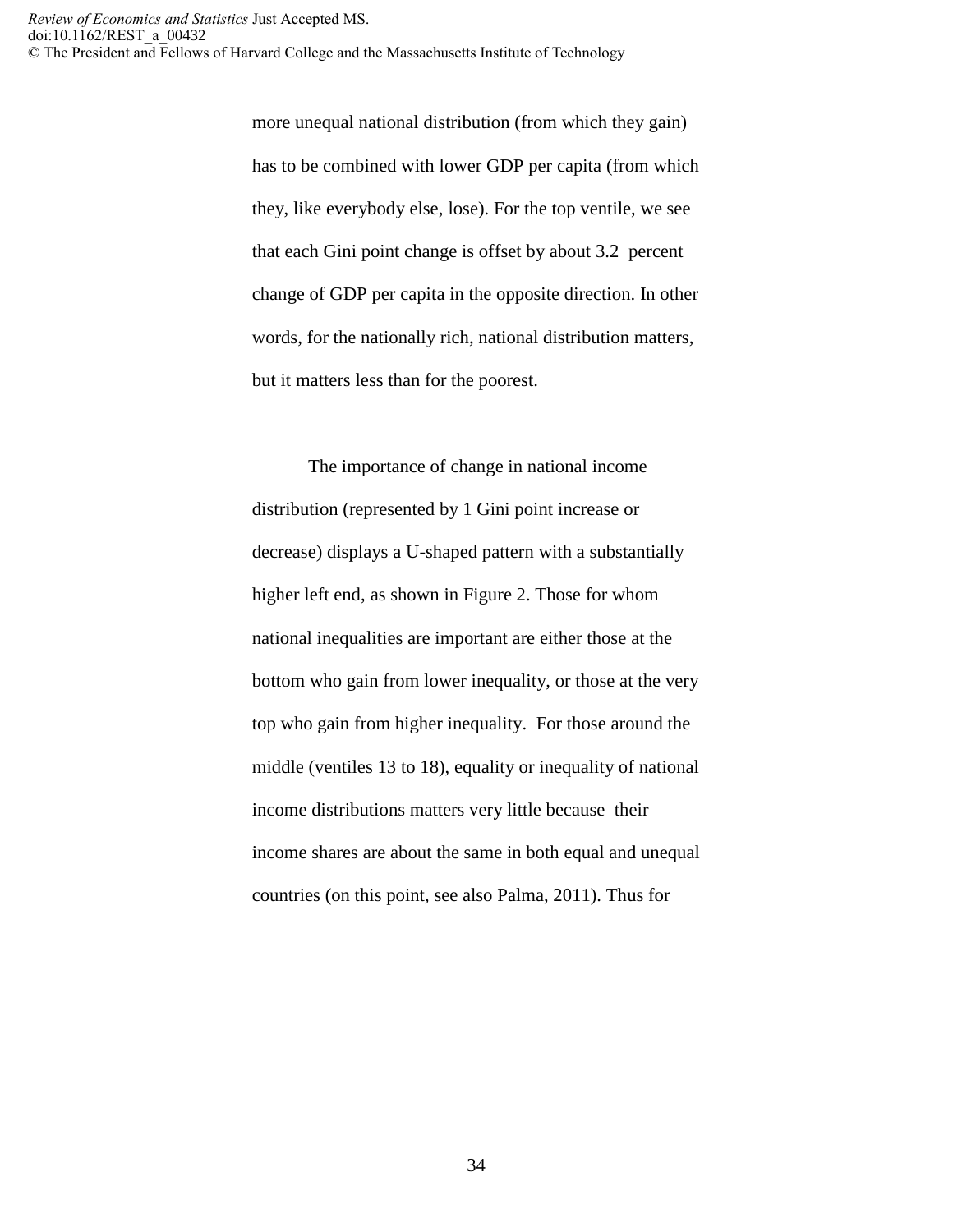them, the mean income of the country where they live is of crucial importance.<sup>21</sup>

All of this leads us to two conclusions. First, while everybody (the poor, middle class and the rich) benefits from higher mean income, that benefit is proportionately greater for the rich classes. Second, distributional change matters to the poor and to the rich (in the opposite directions, of course) while it is of little importance to the middle class. What seems to matter to the income of the middle class is whether the county is getting richer or poorer---not whether it is becoming more or less equal.

 $\overline{a}$ 

 $21$  This can be also seen from the fact that the regression coefficient on Gini for ventiles 14-18 is not statistically significantly different from zero (Table 4).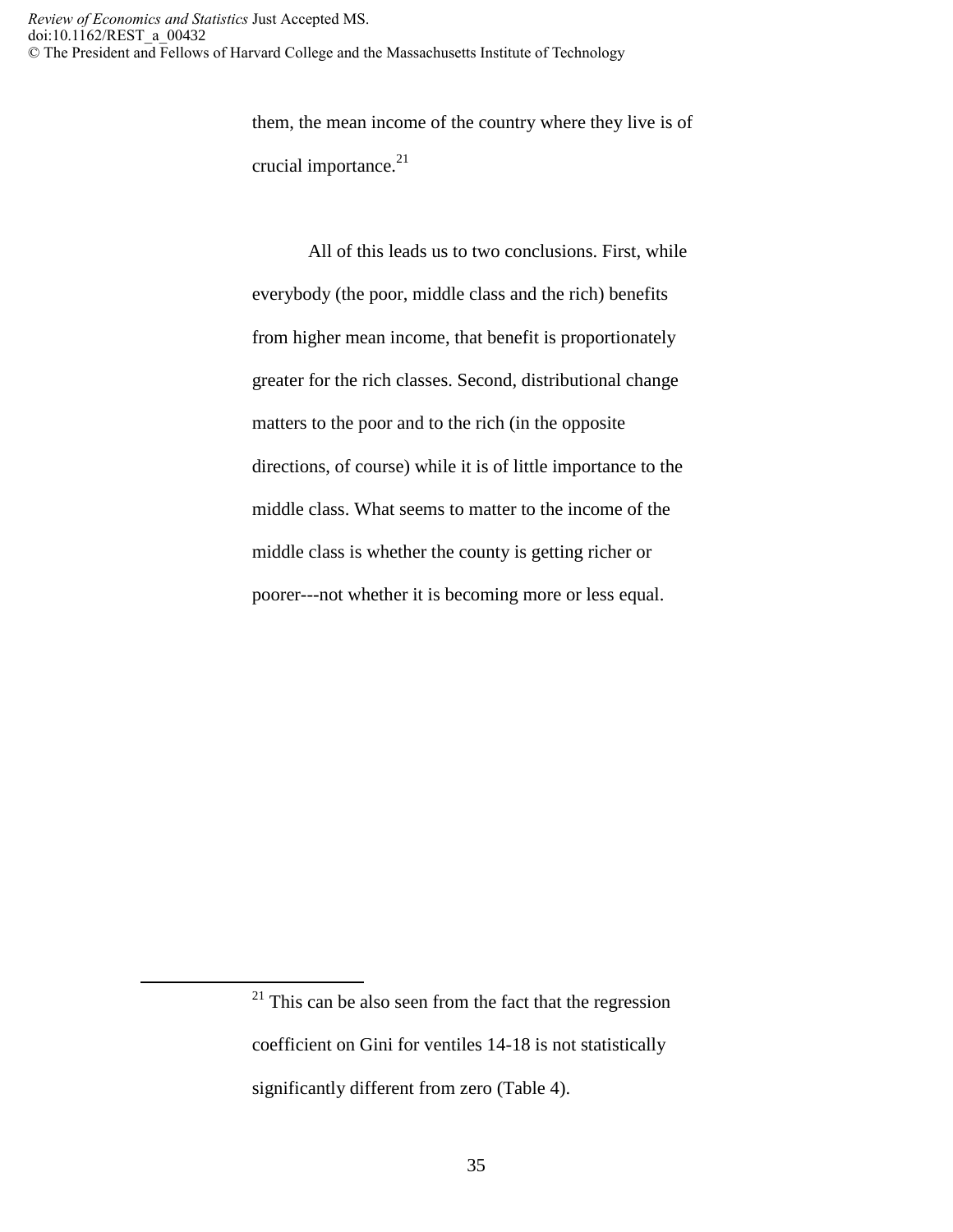Table 4. Explaining a person's position in the world income distribution—given her own national income class (ventile)

(dependent variable: natural log of household per capita income in \$PPP, year 2008)

| Income class             |          |          |          |          |          |          |          |          |          | 10       |          | 12       | 13       | 14       | 15       | 16        | 17     | 18     | 19     | 20     |
|--------------------------|----------|----------|----------|----------|----------|----------|----------|----------|----------|----------|----------|----------|----------|----------|----------|-----------|--------|--------|--------|--------|
| GDP per<br>capita (logs) | 0.769    | 0.830    | 0.845    | 0.857    | 0.865    | 0.871    | 0.873    | 0.878    | 0.881    | 0.880    | 0.885    | 0.883    | 0.886    | 0.886    | 0.886    | 0.886     | 0.885  | 0.882  | 0.876  | 0.862  |
|                          | (0)      | (0)      | (0)      | (0)      | (0)      | (0)      | (0)      | (0)      | (0)      | (0)      | (0)      | (0)      | (0)      | (0)      | (0)      | (0)       | (0)    | (0)    | (0)    | (0)    |
| Gini                     | $-0.058$ | $-0.044$ | $-0.038$ | $-0.033$ | $-0.030$ | $-0.027$ | $-0.024$ | $-0.021$ | $-0.019$ | $-0.016$ | $-0.014$ | $-0.011$ | $-0.008$ | $-0.006$ | $-0.003$ | $-0.0001$ | 0.003  | 0.007  | 0.013  | 0.029  |
|                          | (0)      | (0)      | (0)      | (0)      | (0)      | (0)      | (0)      | (0)      | (0)      | (0)      | (0)      | (0)      | (0.02)   | (0.10)   | (0.35)   | (0.92)    | (0.36) | (0.04) | (0)    | (0)    |
| Constant                 | 1.879    | 1.294    | 1.098    | 0.975    | 0.882    | 0.809    | 0.773    | 0.719    | 0.680    | 0.663    | 0.615    | 0.611    | 0.588    | 0.578    | 0.571    | 0.562     | 0.564  | 0.575  | 0.401  | 0.764  |
|                          | (0)      | (0)      | (0)      | (0)      | (0.01)   | (0.02)   | (0.03)   | (0.04)   | (0.05)   | (0.06)   | (0.08)   | (0.08)   | (0.09)   | (0.10)   | (0.10)   | (0.11)    | (0.10) | (0.10) | (0.25) | (0.03) |
| Adj. $R^2$               | 0.90     | 0.91     | 0.91     | 0.91     | 0.91     | 0.90     | 0.90     | 0.90     | 0.90     | 0.90     | 0.90     | 0.90     | 0.90     | 0.90     | 0.90     | 0.89      | 0.89   | 0.89   | 0.89   | 0.87   |
| No of obs.               | 115      | 115      | 115      | 115      | 115      | 115      | 115      | 115      | 115      | 115      | 115      | 115      | 115      | 115      | 115      | 115       | 115    | 115    | 115    | 115    |
| F value                  | 517      | 550      | 45       | 541      | 528      | 520      | 519      | 509      | 502      | 507      | 501      | 503      | 494      | 492      | 487      | 483       | 478    | 473    | 450    | 376    |
|                          | (0)      | (0)      | (0)      | (0)      | (0)      | (0)      | (0)      | (0)      | (0)      | (0)      | (0)      | (0)      | (0)      | (0)      | (0)      | (0)       | (0)    | (0)    | (0)    | (0)    |

(unweighted regressions; "individual viewpoint")

Note: GDP per capita in \$PPP. *p*-values between brackets.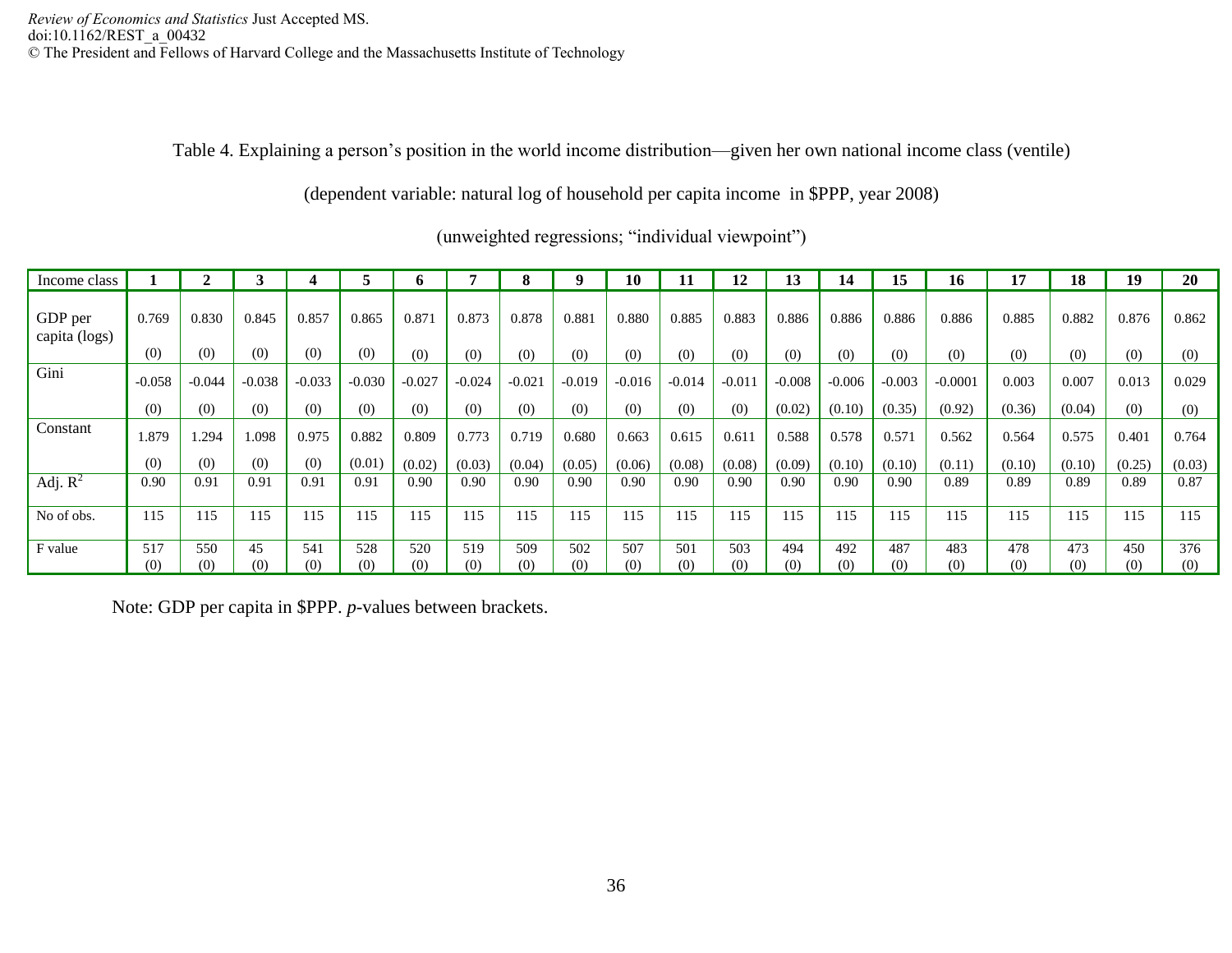## Figure 2. How much is one Gini point change worth





Note: Calculated from Table 4.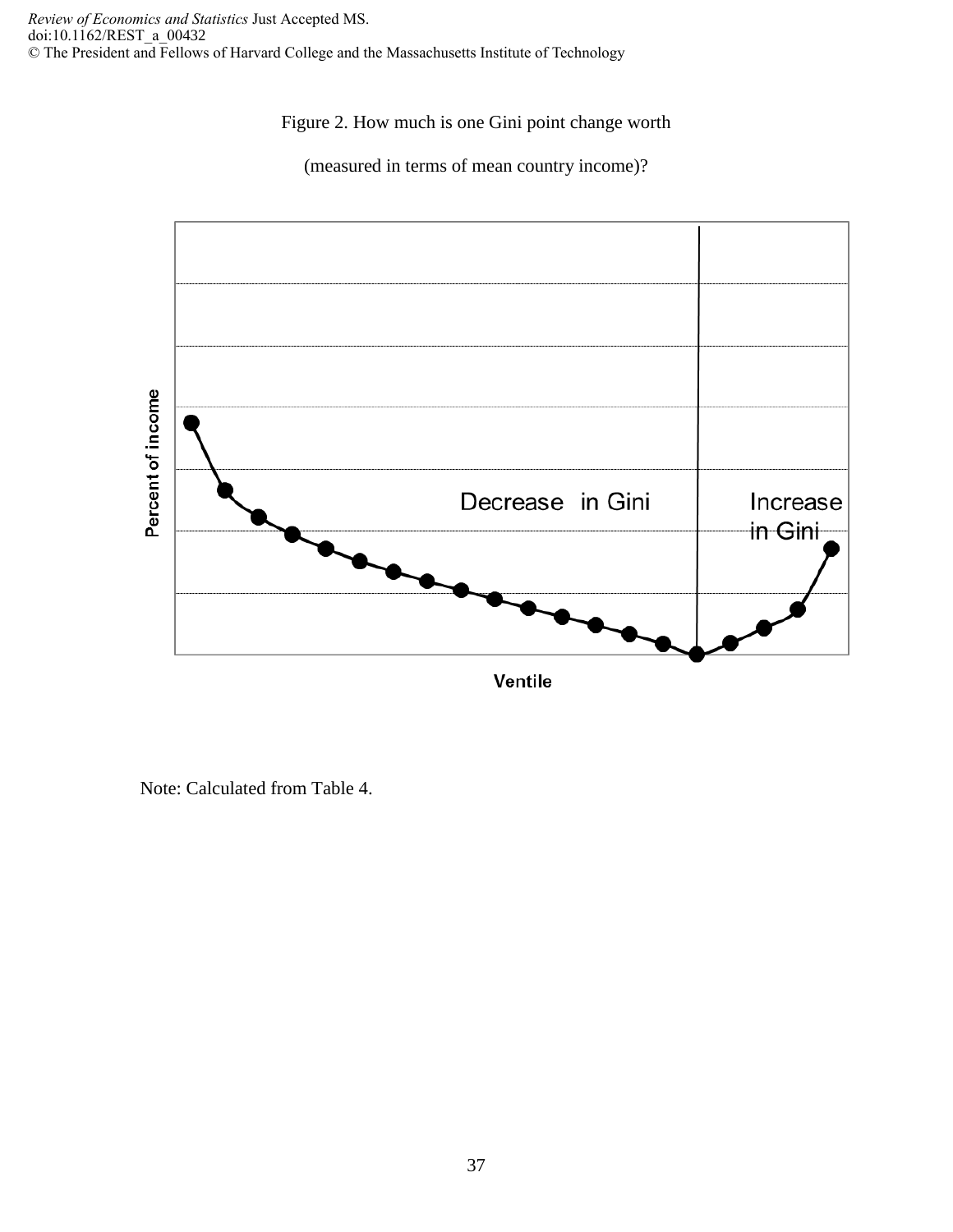### **5. Conclusions**

We shall present the conclusions first in a form of a metaphor, and then list them specifically.

*A metaphor.* Imagine global income distribution as a long pole, similar to a flag-pole, on which income levels (percentiles) are marked from the bottom, around the subsistence minimum of some \$PPP 200-300, to the maximum household per capita income of almost \$PPP 200,000. Imagine then each country's distribution to be given by a plaque, running along the pole, and covering the range of that country's income distribution by percentiles: India's plaque, for example, will run from \$PPP 250 to \$PPP 7,000. Korea's, from \$PPP 1,600 to \$PPP 80,000, that of the United States from \$PPP 2,500 to \$PPP 180,000. When a person is born, she gets pinned down to a place on her country's plaque which not only gives her position in national income distribution but also locates her in global income distribution. How can she improve her position? Effort or luck may push her up the national plaque. But while effort or luck can make a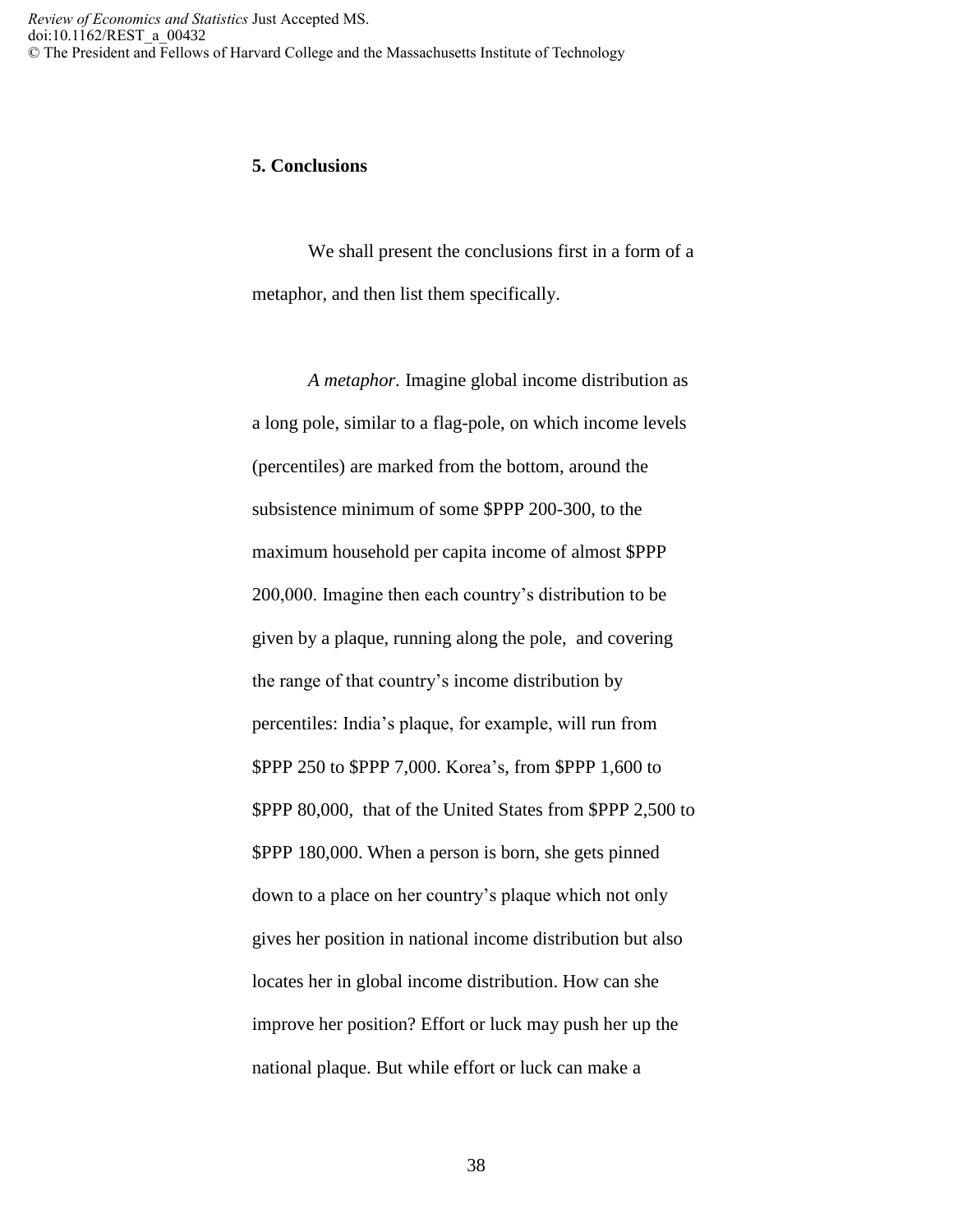difference in individual cases, they cannot, from a global perspective, play a very large role because more than onehalf of variability in income globally is "explained" by circumstances given at birth. She can hope that her country will do well: the country's plaque will then move up along the global pole, carrying as it were the entire population with it. If she is lucky enough, so that her effort (movement higher up along the plaque) is combined with an upward movement of the plaque itself (increase in national mean income), she may perhaps substantially climb up in the global income distribution. Or—a last possibility—she might try to "jump ship", to move from a lower plaque (poorer country) to a higher one (richer country). Even if she does not end up at the high end of the new country's income distribution, she might still gain significantly. Thus, own efforts, hope than one's country does well, and migration are three ways in which people can improve their global income position.

Let us now go back to the conclusions, more conventionally stated. First and most important, with only one or two circumstances, GDP per capita and income inequality of country of residence, or simply with country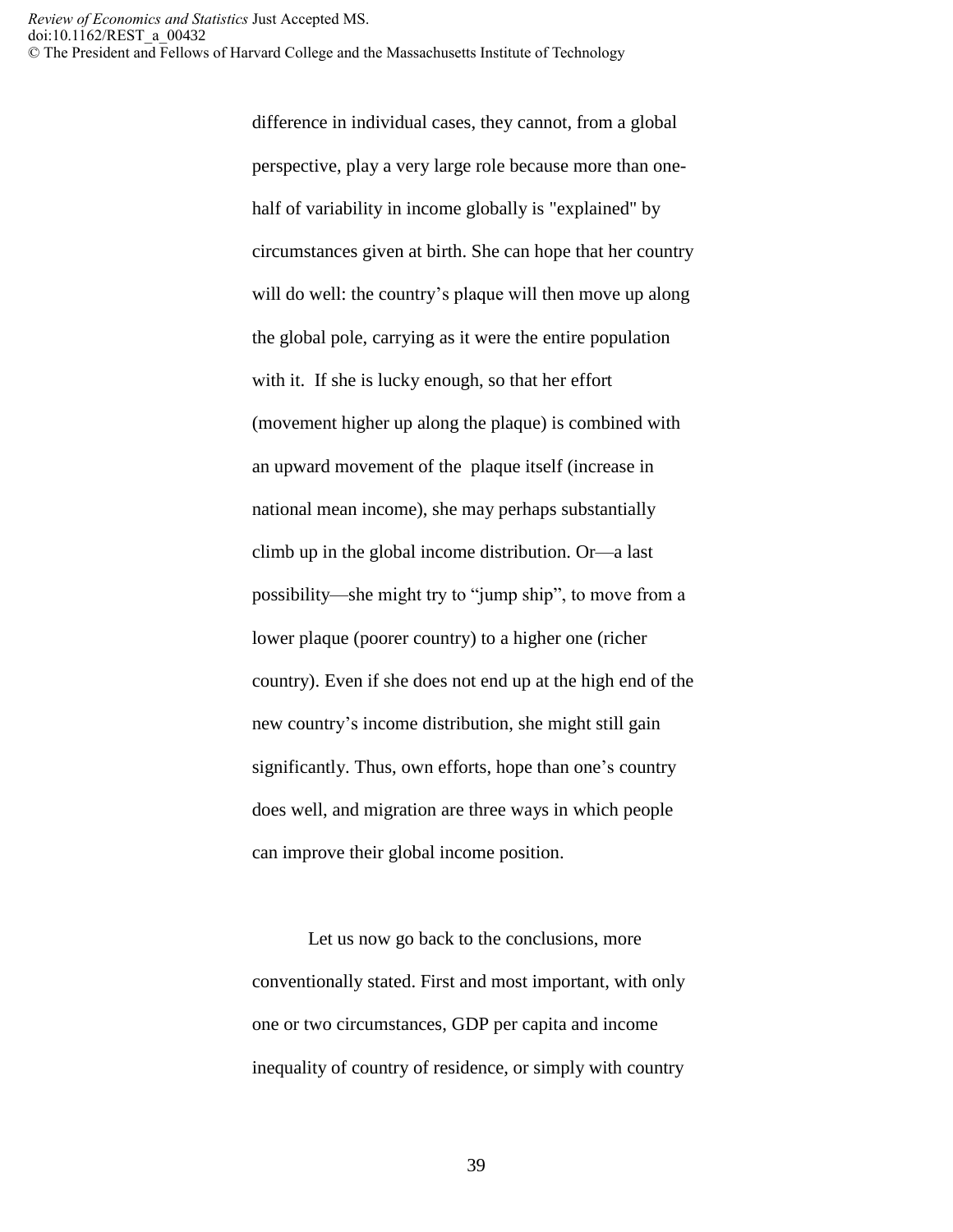dummy variables, we are able to account for more than one-half of variability in personal percentile incomes around the world (in only one formulation, is  $R^2$  just marginally less than one-half). The finding holds whether we run regressions simply across countries, or use population weighting. Other features (gender, race, or ethnicity), which are not included in the analysis, would increase the share of circumstance. The role of place of residence calculated here is therefore a lower bound to global inequality of opportunity. The locational premium is very large: compared to living in the poorest country in the world (DR Congo), a person gains more than 350 percent if she lives in the United States, more than 160 percent if she lives in Brazil, but only 32 percent if she lives in Yemen.

Second, the ability to "predict" well a person's income from only these two *country* characteristics holds also for each income class separately. Thus –given income class of a person (her country/income ventile)—the knowledge of the country where that person lives is sufficient to explain about 90 percent of variability of incomes globally. The locational premium is positive for the entire spectrum of national income distributions.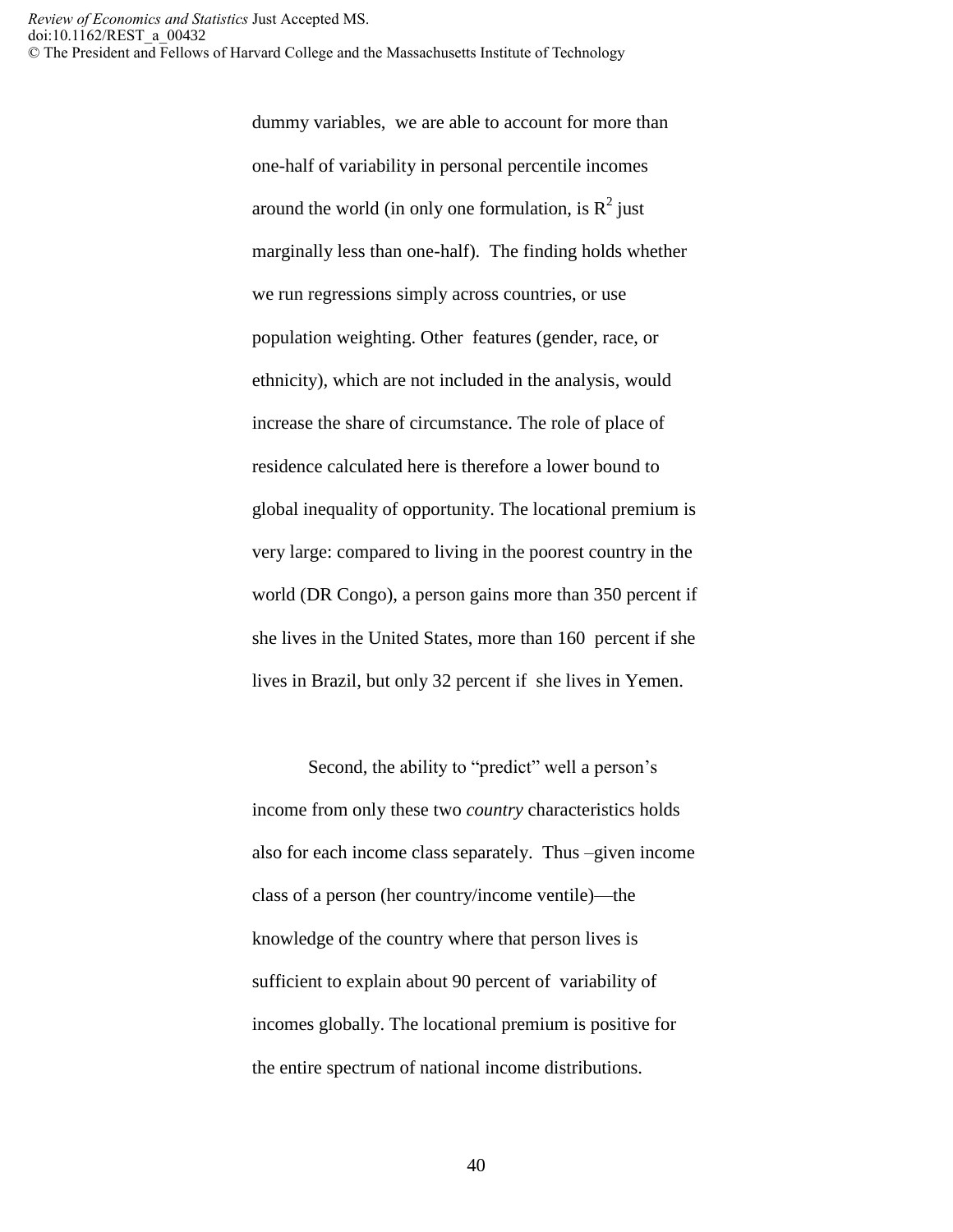> Third—again given person's own income class there is a trade-off between GDP per capita of the country and its income distribution. Thus, a person who is in a low income class might prefer to be live in a more egalitarian country even if that country's GDP per capita is less. The opposite, of course, holds for a person in a high income class: she might benefit from a country's inegalitarian distribution more than from its high GDP per capita. But these sharp trade-offs between national inequality and mean income hold mostly for the extreme income classes. For the middle classes, national distribution is relatively unimportant—because income shares of the middle ventiles do not vary much across nations, whether the nations are equal or not. For the middle classes, therefore, mean income of the country where they live will be the key factor in determining their own income level.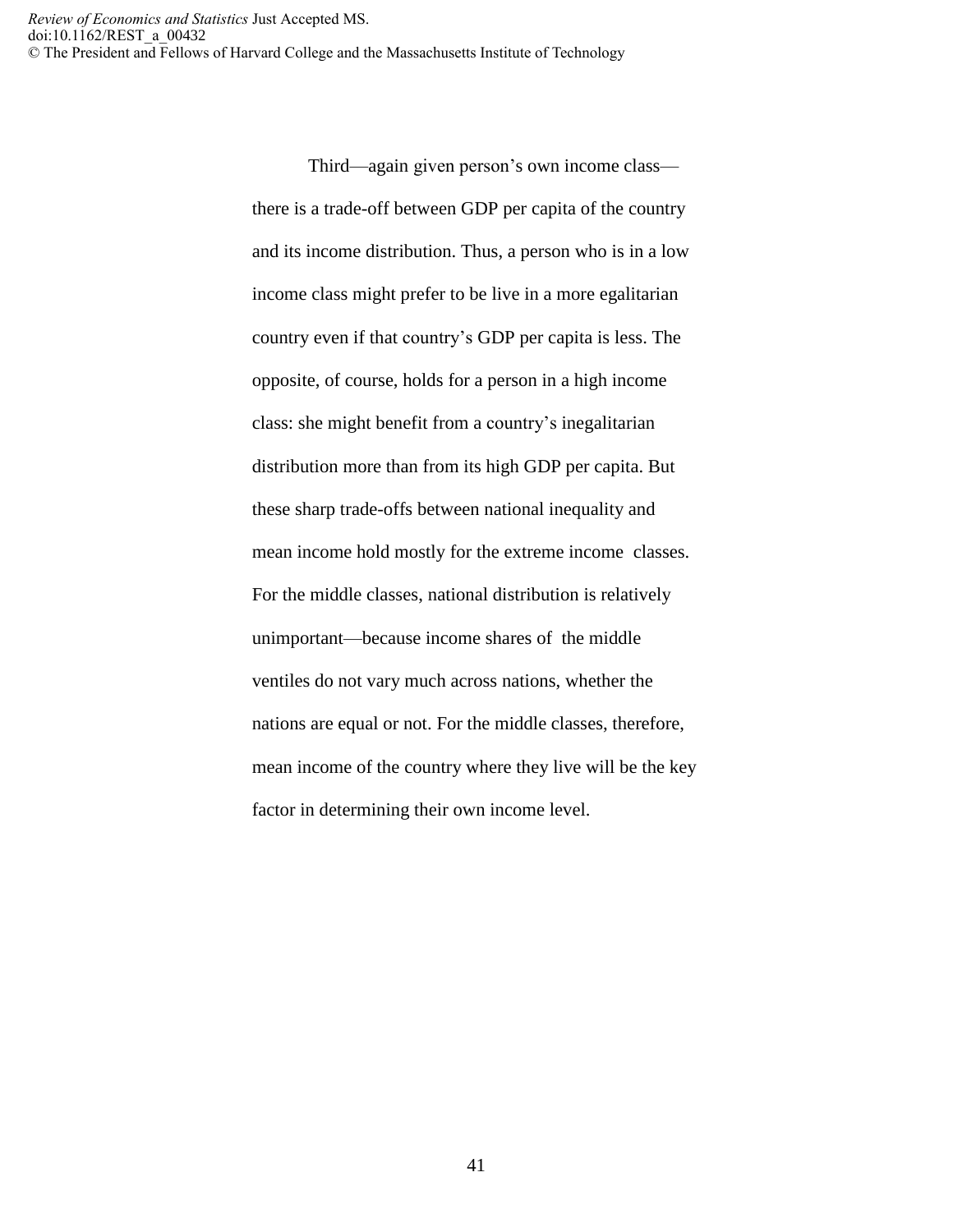#### **REFERENCES**

Anand, Sudhir and Paul Segal (2008), "What do we know about global inequality?", *Journal of Economic Literature*, vol. 46, No. 1, pp.

Berry Albert and John Serieux (2007), "World economic growth and income distribution, 1980-2000" in *Flat World, Big Gaps* (2007), edited by K.S. Jomo and Jacques Baudot, Hyderabad, India, London; UK and New York, US; Penang, Malaysia: Orient Longman, Zed Press and Third World Network, pp. 1-23.

Bourguignon, François and Christian Morrisson (2002), "The size distribution of income among world citizens, 1820-1990", *American Economic Review*, September, pp. 727-744.

Bourguignon François, Francisco H.B. Ferreira and Marta Menéndez (2007), "Inequality of Opportunity in Brazil", *Review of Income and Wealth*, vol. 53, pp. 585– 618.

Brunori, Paolo, Francisco Ferreira and Vito Peragine (2013), "Inequality of opportunity, income inequality and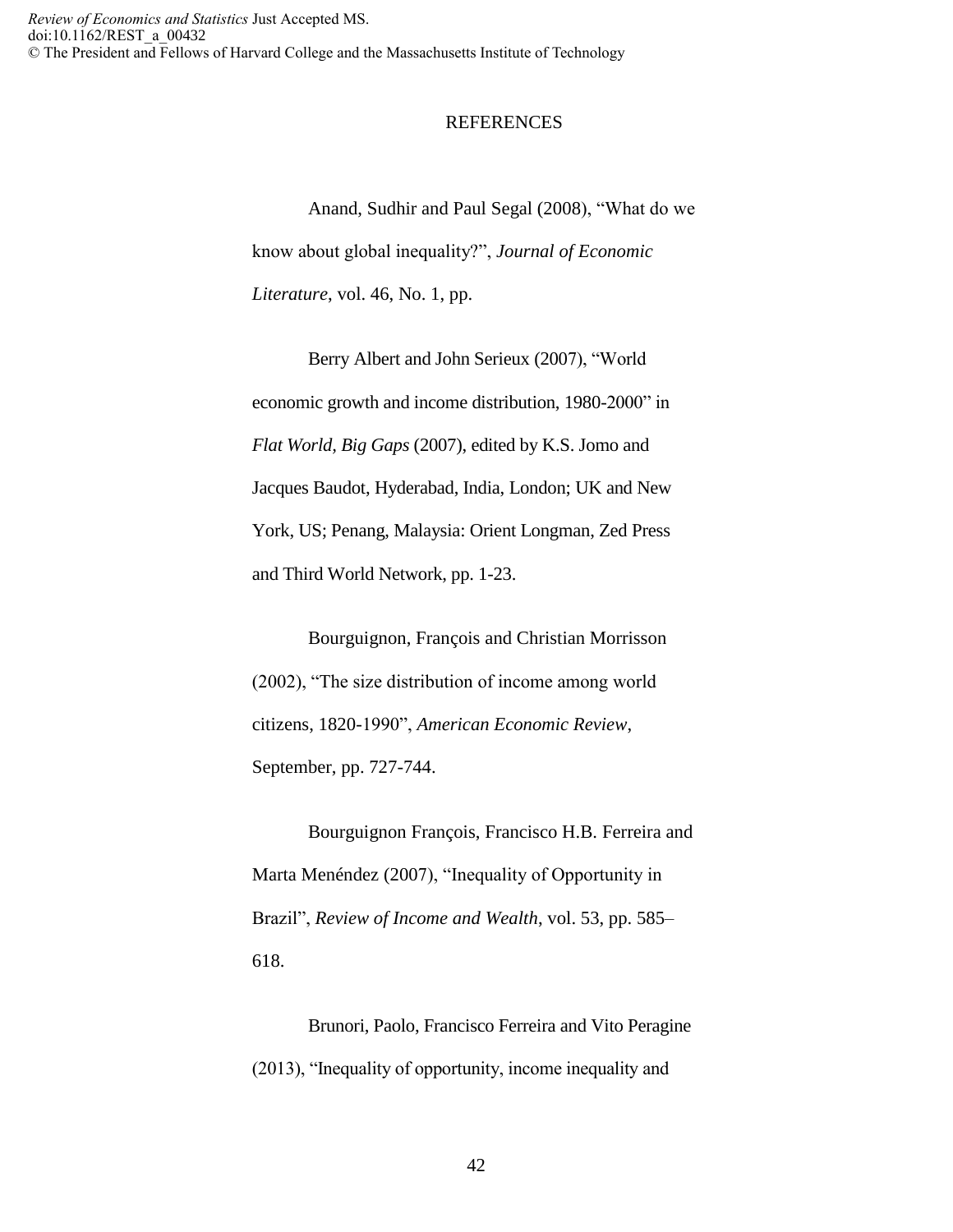economic mobility:some international comparisons", World Bank Policy Research Working Paper 6304, January.

Deaton, Angus (2005), "Measuring poverty in a growing world (or measuring growth in a poor world)", NBER Working Paper 9822, *Review of Economics and Statistics*, vol. 1, pp. 1-19, February 2005.

Frick, Joachim, Jan Goebel, Edna Schechtman, Gert G. Wagner and Shlomo Yitzhaki (2006)," Using Analysis of Gini (ANOGI) for Detecting Whether Two Subsamples Represent the Same Universe: The German Socio-Economic Panel Study (SOEP) Experience", *Sociological Methods and Research*, Vol. 34, No. 4, May, pp. 427-468.

Jackson, Ben and Paul Segal (2004), "Why inequality matters", A Catalyst working paper, Catalyst: London, UK.

Milanovic, Branko (2002), "True world income distribution, 1988 and 1993: First calculations based on household surveys alone", *Economic Journal*, vol. 112, No. 476, January, pp. 51-92.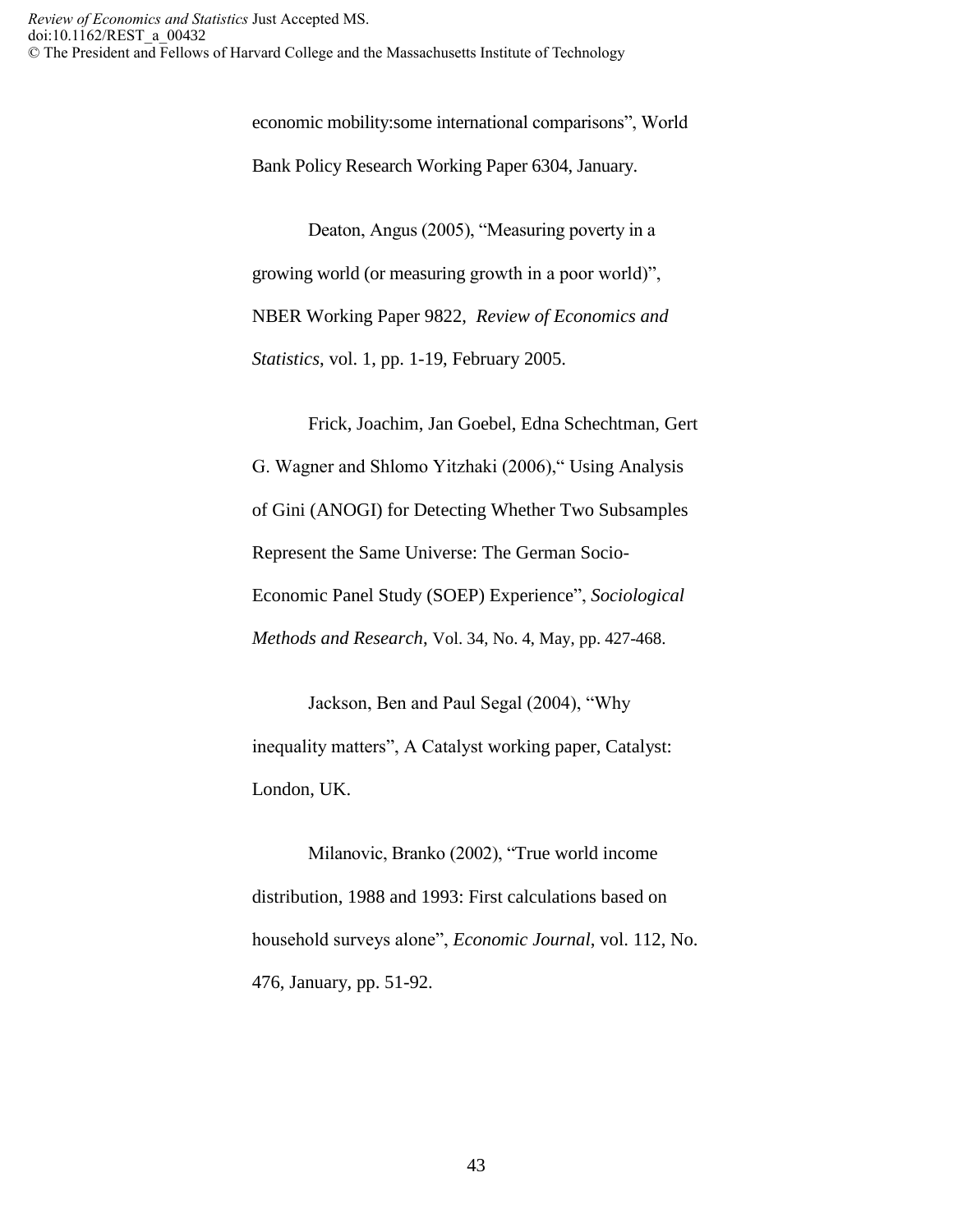Milanovic, Branko (2005), *Worlds Apart: Global and International Inequality 1950-2000*, Princeton University Press.

Milanovic. Branko (2012), "Evolution of global inequality: from class to location, from proletarians to migrants", *Global Policy*, vol. 3, No. 2, May, pp. 124-133

Milanovic, Branko (2011), "Global inequality recalculated and updated: the effect of new PPP estimates on global inequality and 2005 estimates", *Journal of Economic Inequality*, 2011. Published online 16 November 2010.

Palma, José Gabriel (2011), "Homogeneous middles vs. heterogeneous tails, and the end of the 'inverted-U': the share of the rich is what it's all about", Cambridge Working Papers in Economics (CWPE) 1111. Available at http://www.econ.cam.ac.uk/dae/repec/cam/pdf/cwpe1111.pdf . Forthcoming in *Development and Change*, vol. 42, No. 1.

Ozden, Caglar, Christopher Parsons, Maurice Schiff and Terrie Walmsley (2011), "Where on Earth is Everybody? The Evolution of Global Bilateral Migration 1960-2000," *World Bank Economic Review*, vol. 25, no.1, pp. 12-56.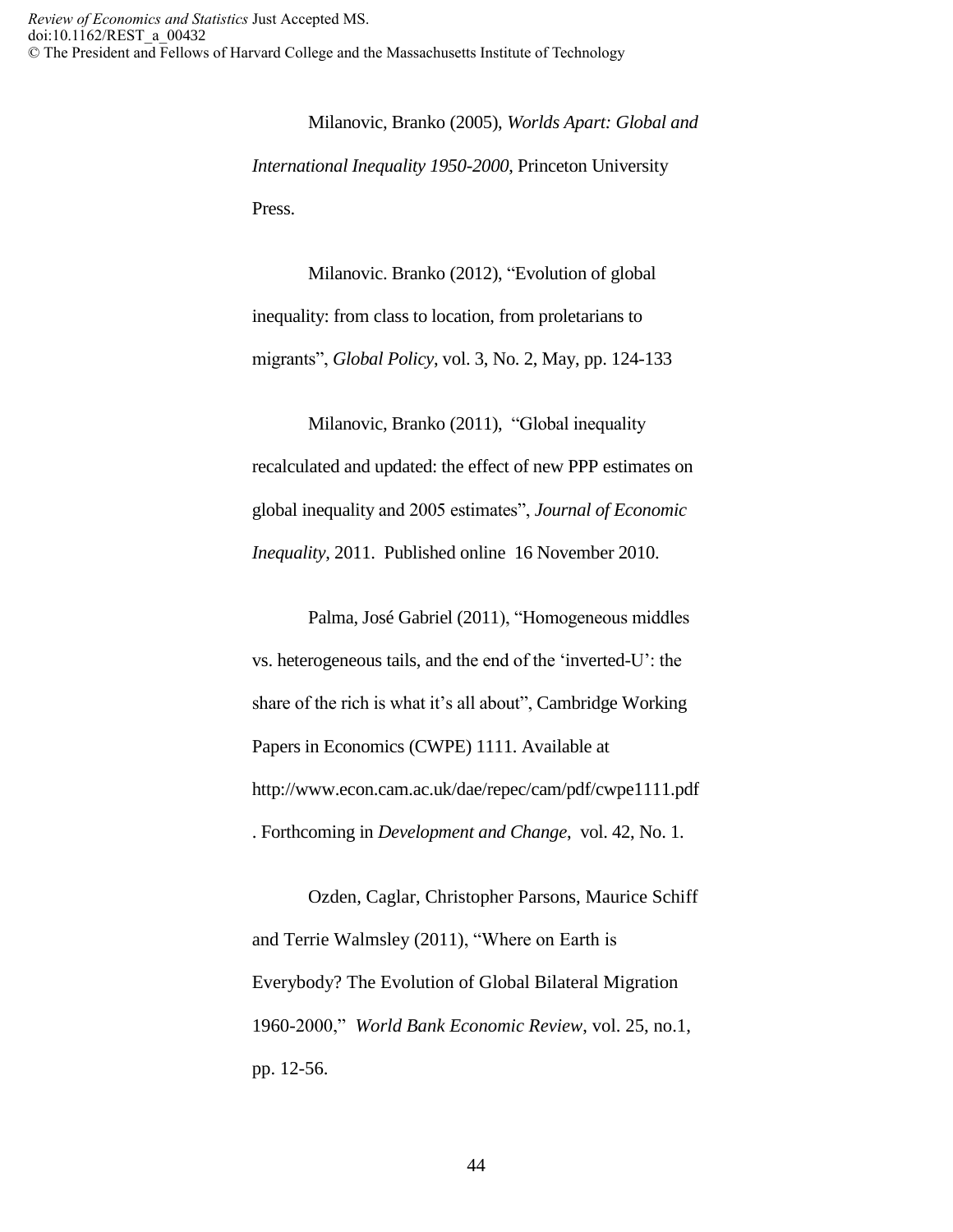Pritchett, Lant (2006), *Let their People Come*, Center

for Global Development, Washington.

Ravallion, Martin (2000), "Should poverty

measures be anchored to the national accounts?",

*Economic and Political Weekly*, 34 (August 26), pp. 3245-

3252.

Rawls, John (1971), *A theory of justice*, Cambridge, Mass.: Harvard University Press. Revised edition published in 1999.

Rawls, John (1999), *The law of peoples*,

Cambridge, Mass.: Harvard University Press.

Roemer, John E. (1998), *Equality of opportunity,*  Harvard University Press.

Sutcliffe, Bob (2004), "World Inequality and Globalization", *Oxford Review of Economic Policy*, vol. 20, No. 1, pp. 15-37.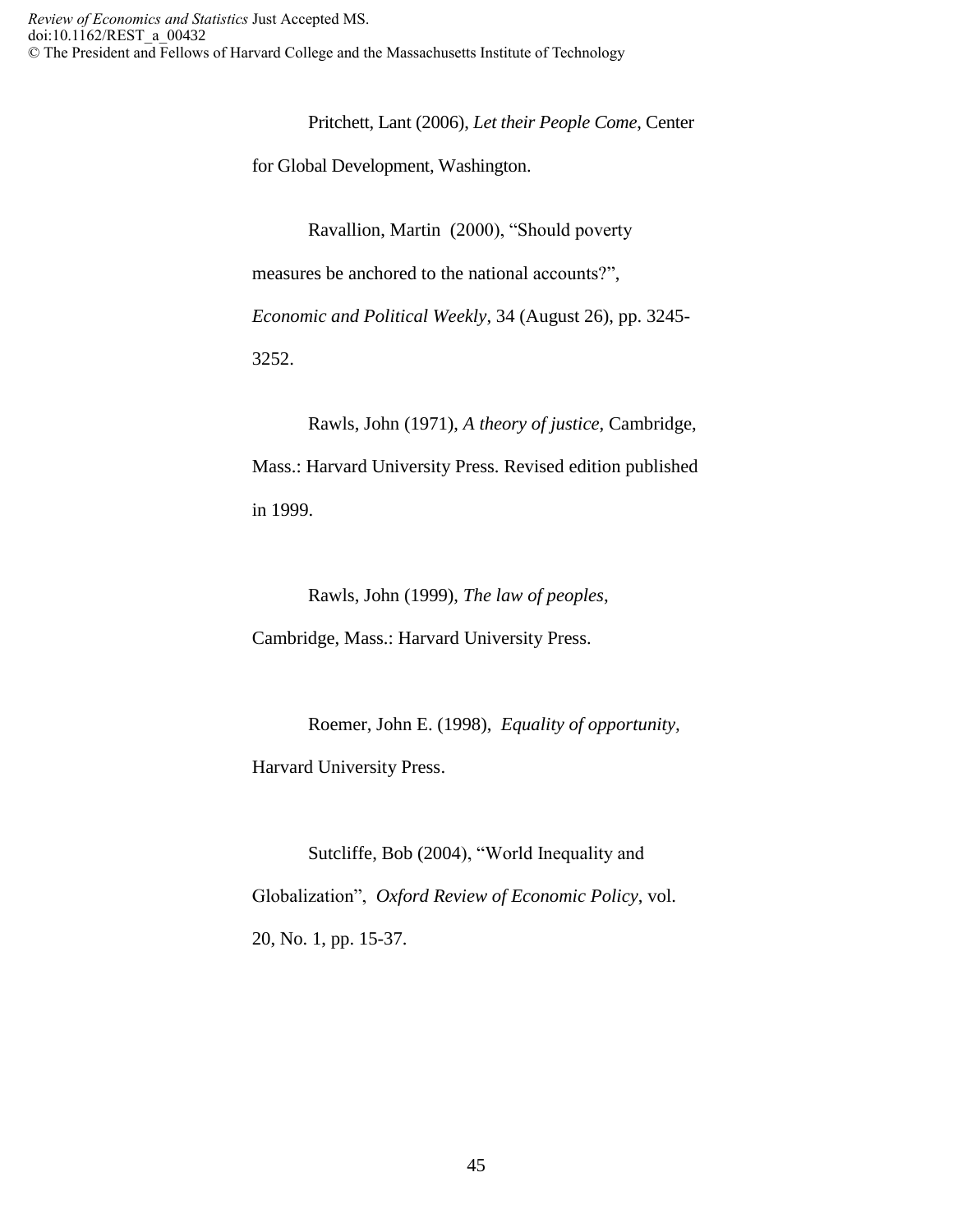World Bank (2008), *Global Purchasing Power Parities and Real Expenditures: 2006 International Comparison Program*, Washington, D.C.: World Bank.

Yitzhaki, Shlomo and Robert I. Lerman (1991).

"Income Stratification and Income Inequality," *Review of* 

*Income and Wealth*, vol. 37(3), September, pp.313-329.